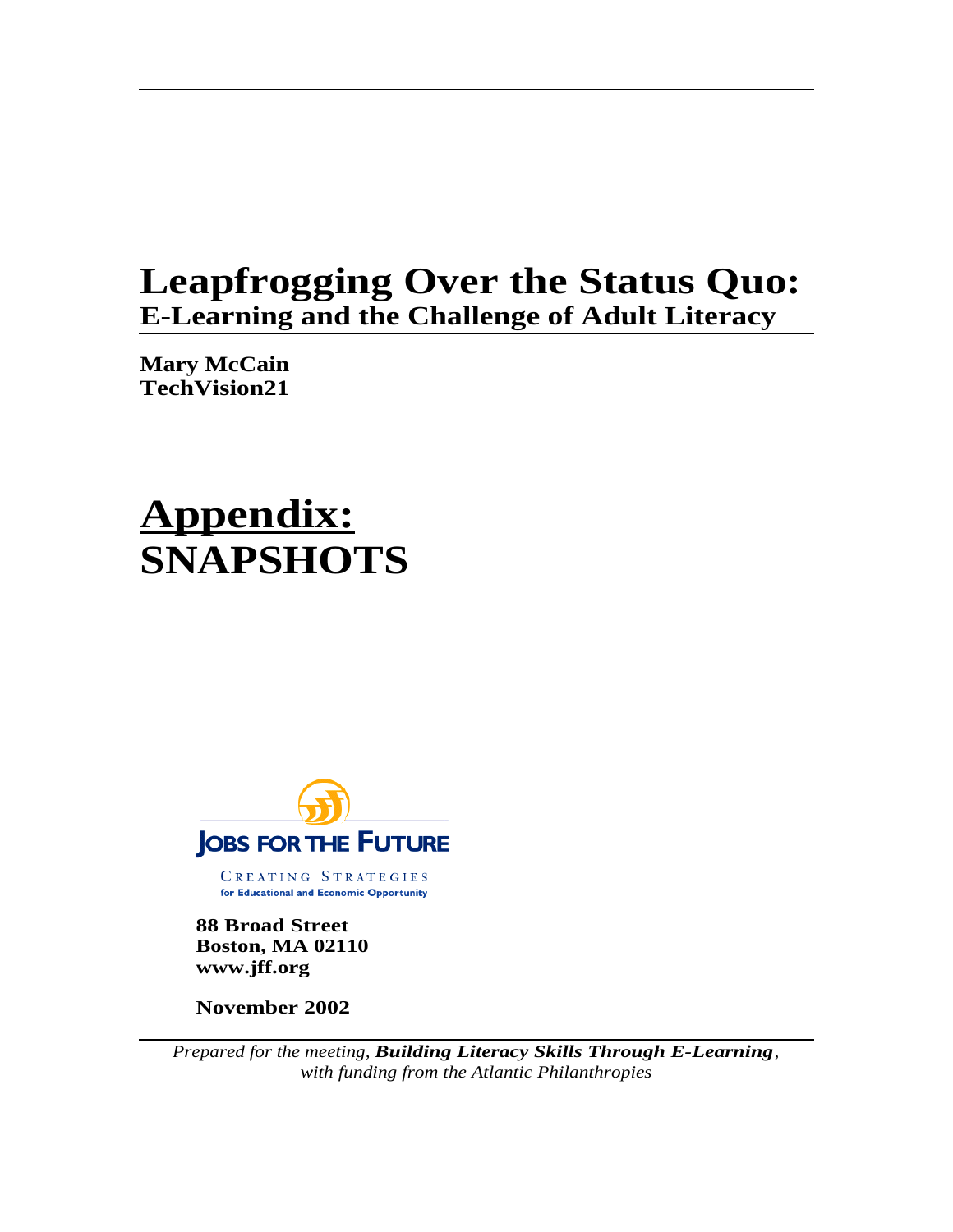### **E-learning Snapshots**

There are many examples of products, programs, and resources available for e-learning in adult basic education, workforce readiness, and ESL. Some have been in use for some years, and some are still in development. The following examples are a selection of those that fit this project's parameters, with brief descriptions of each example. In some cases, the press of business prevented collecting all of the information sought; these instances are noted as N/A (not available).

Updates and additions to content, media, or evaluations are frequent, and the type of information provided here can become quickly out of date. The new Tech21 Web site (www.tech21.org) provides the most up-to-date status of existing and emerging products, programs, and information.

Providing a text-based snapshot of vibrant, interactive, multi-media programs and products is a frustrating exercise. Logging onto these sites is the only real way to learn about their value and appeal. We welcome recommendations of other and new examples.

Snapshots are organized alphabetically, preceded by a list and matrix of characteristics.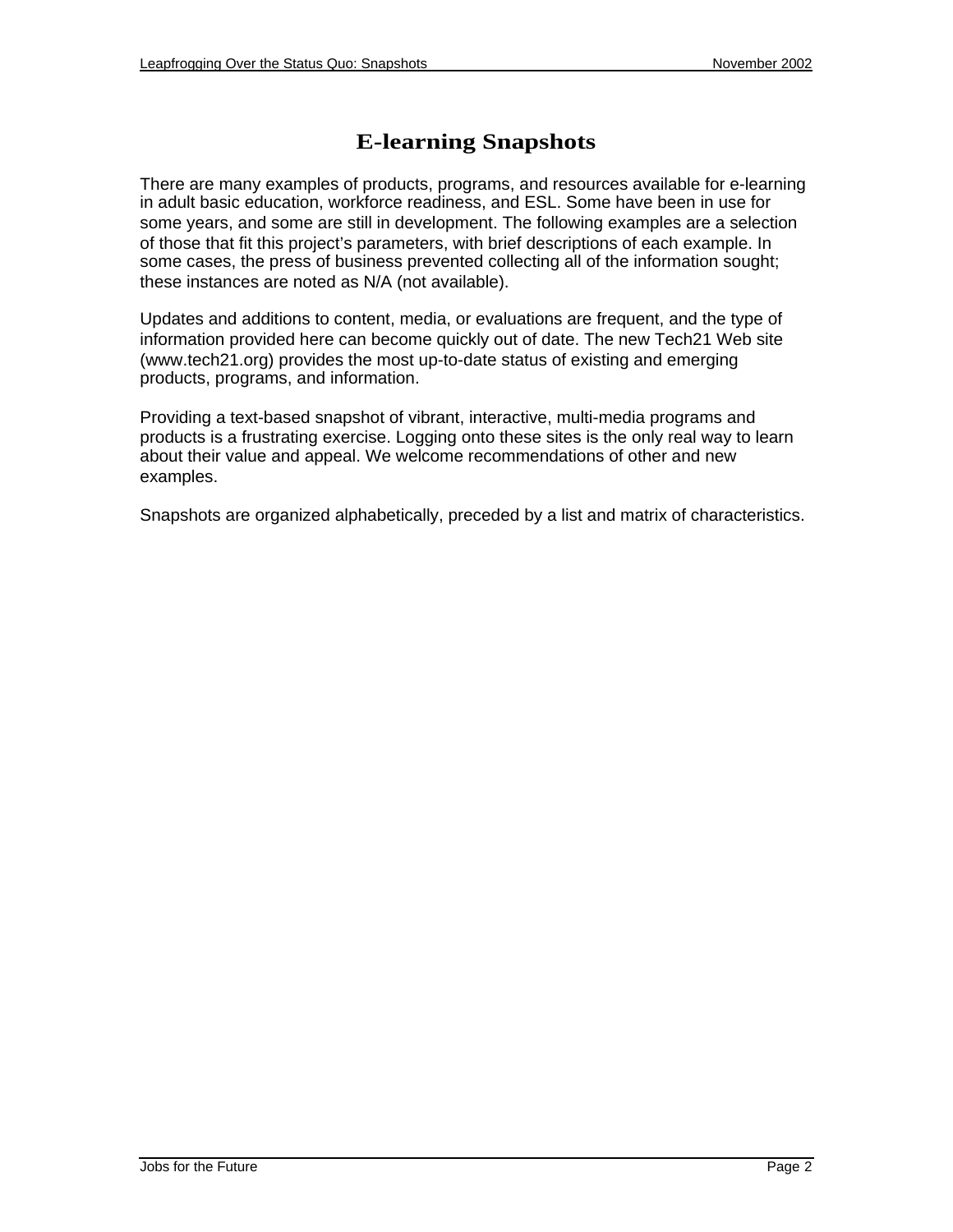### **Alphabetical List of Snapshots**

| <b>ACT Centers</b>                                    | <b>Outreach and Technical Assistance</b><br>Network (OTAN)  |  |  |  |  |
|-------------------------------------------------------|-------------------------------------------------------------|--|--|--|--|
| <b>ASPIRA</b>                                         |                                                             |  |  |  |  |
| <b>Beehive</b>                                        | PBS Workplace Essential Skills and<br><b>GED Connection</b> |  |  |  |  |
| California Distance Learning Project                  | Professional Development Kit (PDK)                          |  |  |  |  |
| Captured Wisdom                                       | <b>Project Connect</b>                                      |  |  |  |  |
| Classroom, Inc.                                       | Quantum Intelligent Tutor                                   |  |  |  |  |
| Crossroads Café                                       | <b>Reading Partner</b>                                      |  |  |  |  |
| EArmyU                                                | <b>SCANS 2000</b>                                           |  |  |  |  |
| English for All                                       | Smarthinking.com                                            |  |  |  |  |
| EnterTech                                             | Tech 21                                                     |  |  |  |  |
| <b>ESL/Civics Link</b>                                | Technology for All - Houston                                |  |  |  |  |
| <b>Goodwill Virtual Community</b>                     | The Learning Edge                                           |  |  |  |  |
| <b>Harlem Renaissance</b>                             | The Lesson Place                                            |  |  |  |  |
| Job Link Interactive Learning Series on<br><b>DVD</b> | The Office                                                  |  |  |  |  |
| Lesson Lab                                            | The Study Place<br><b>TV411</b>                             |  |  |  |  |
|                                                       |                                                             |  |  |  |  |
| MindCue and Career Cue                                | U.S. Department of Defense - Selected<br><b>Examples</b>    |  |  |  |  |
| National Urban Technology Center                      |                                                             |  |  |  |  |
| One Economy                                           | World Campus Master's Degree in Adult<br>Education          |  |  |  |  |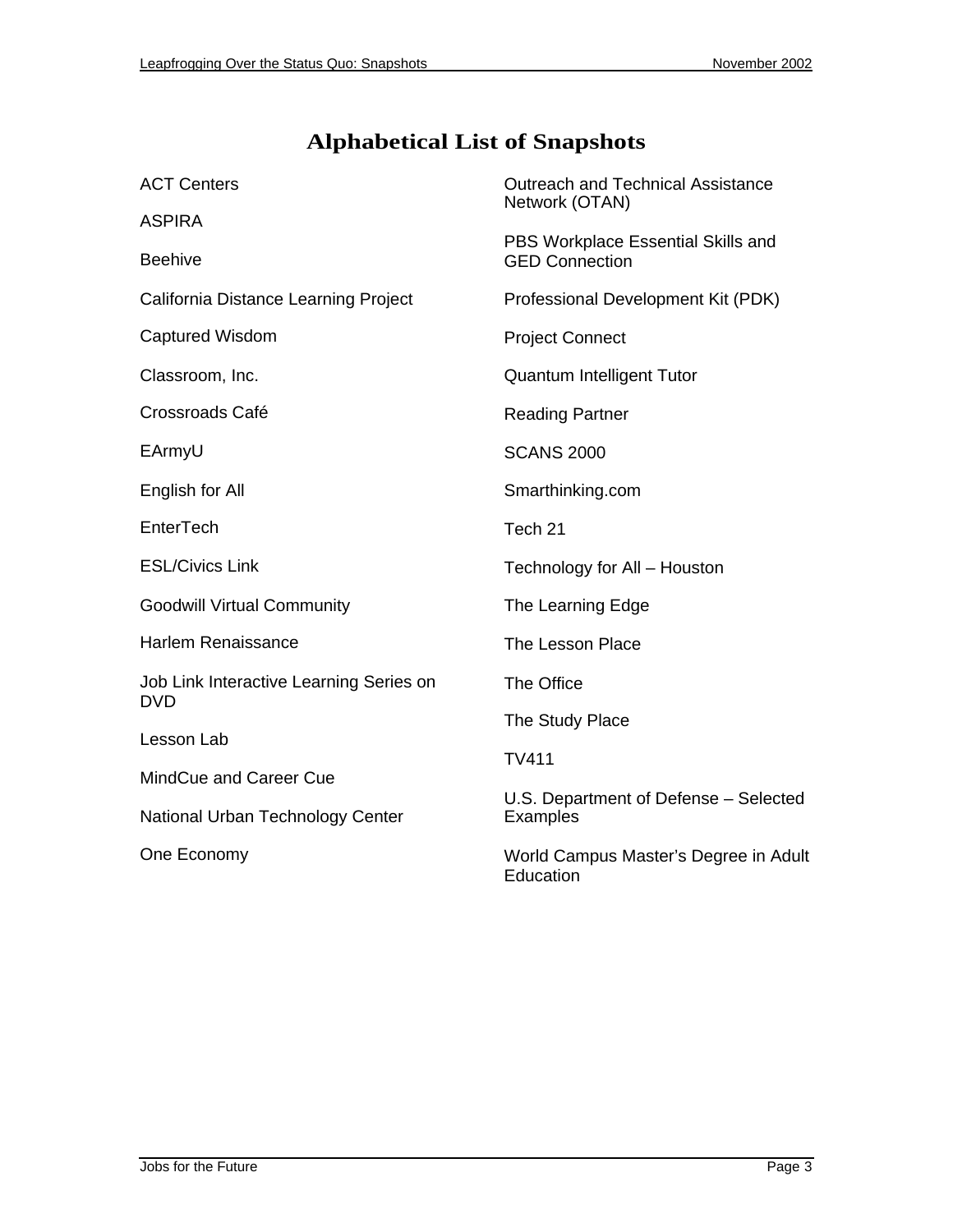| Program                                    | Literacy                                                | <b>ESL</b> | <b>GED</b> | <b>Standards</b>                                             | <b>Work/Life</b><br><b>Context</b> | <b>Specific</b><br><b>Skills</b>                          | <b>Access</b>                                                | <b>Teacher</b><br>Train./<br>Support,<br><b>Resources</b> |
|--------------------------------------------|---------------------------------------------------------|------------|------------|--------------------------------------------------------------|------------------------------------|-----------------------------------------------------------|--------------------------------------------------------------|-----------------------------------------------------------|
| <b>ACT Centers</b>                         | $\star$                                                 | $\star$    |            |                                                              | W/L                                | IT, customer<br>service,<br>other                         |                                                              | $\star$                                                   |
| <b>ASPIRA</b>                              | $\star$                                                 | $\star$    | $\star$    |                                                              | W/L                                | IT                                                        | Community<br>Tech<br>Center                                  |                                                           |
| Beehive                                    | $\star$                                                 |            | $\star$    |                                                              | W/L                                | IT                                                        | Web Portal                                                   |                                                           |
| <b>CA Distance</b><br>Learning Project     | $\star$<br>Resources                                    | $\star$    | $\star$    |                                                              | W/L                                |                                                           | Web, CD-<br>ROM,<br>Portal                                   | $\star$<br>Teacher<br><b>Resources</b>                    |
| Captured<br>Wisdom                         |                                                         | $\star$    |            |                                                              |                                    |                                                           |                                                              | Teacher                                                   |
| Classroom, Inc.                            | $\star$                                                 |            | $\star$    | Relevant<br>state<br>stands.,<br><b>SCANS</b>                | W                                  | Concepts,<br>problem-<br>solving                          | CD-ROM;<br>Web                                               | $\star$                                                   |
| Crossroads<br>Cafe                         | $\star$                                                 | $\star$    |            | <b>CA ESL</b><br>standards                                   | W/L                                |                                                           | Video, print                                                 | $\star$                                                   |
| EarmyU                                     |                                                         |            |            |                                                              |                                    | Professional<br>cert:<br>postsecon-<br>dary ed<br>degrees | Online<br>courses                                            |                                                           |
| English for All                            | $\star$                                                 | $\star$    |            | CA ESL:<br>CASAS;<br>SCANS;<br>Latino<br>adult ed<br>project | W/L                                |                                                           | Web, CD<br><b>ROM</b>                                        | $\star$                                                   |
| Entertech                                  | $\star$                                                 |            |            | $\star$                                                      | W                                  | Hi-tech Mfg.                                              |                                                              | $\star$                                                   |
| <b>ESL/Civics Link</b>                     | $\star$                                                 | $\star$    |            |                                                              | L/culture                          |                                                           |                                                              | $\star$                                                   |
| Goodwill Virtual<br>Community              | $\star$                                                 |            |            | $\star$                                                      | W                                  | Retention                                                 | Web                                                          |                                                           |
| Harlem<br>Renaissance                      | $\star$                                                 |            |            |                                                              | W/L<br>culture                     | Computer/IT                                               | Web                                                          | $\star$                                                   |
| Job Link - DVD                             | $\star$                                                 |            |            |                                                              | W                                  | Multi-media,<br>ΙT                                        | DVD, class                                                   | $\star$                                                   |
| Lesson Lab                                 | Any                                                     |            |            |                                                              |                                    |                                                           | Application<br>platform                                      | Teacher                                                   |
| MindCue<br>(Intellicue)                    | Assessment<br>tool                                      |            |            |                                                              | W/L                                | Learning<br>styles                                        | Web                                                          | $\star$                                                   |
| National Center<br>for Urban<br>Technology | $\star$                                                 |            | $\star$    |                                                              | W/L                                | $\ensuremath{\mathsf{IT}}\xspace$                         | Turnkey for<br>Comm.<br>Tech<br>Center;<br>Web;<br>classroom | $\star$                                                   |
| One Economy                                | Economic &<br>community<br>develop. w/<br>digital focus |            |            |                                                              | W/L                                | $\ensuremath{\mathsf{IT}}\xspace$                         | Digital<br>communi-<br>ties; digital<br>fellows; etc.        | $\star$                                                   |

### **Matrix of Characteristics**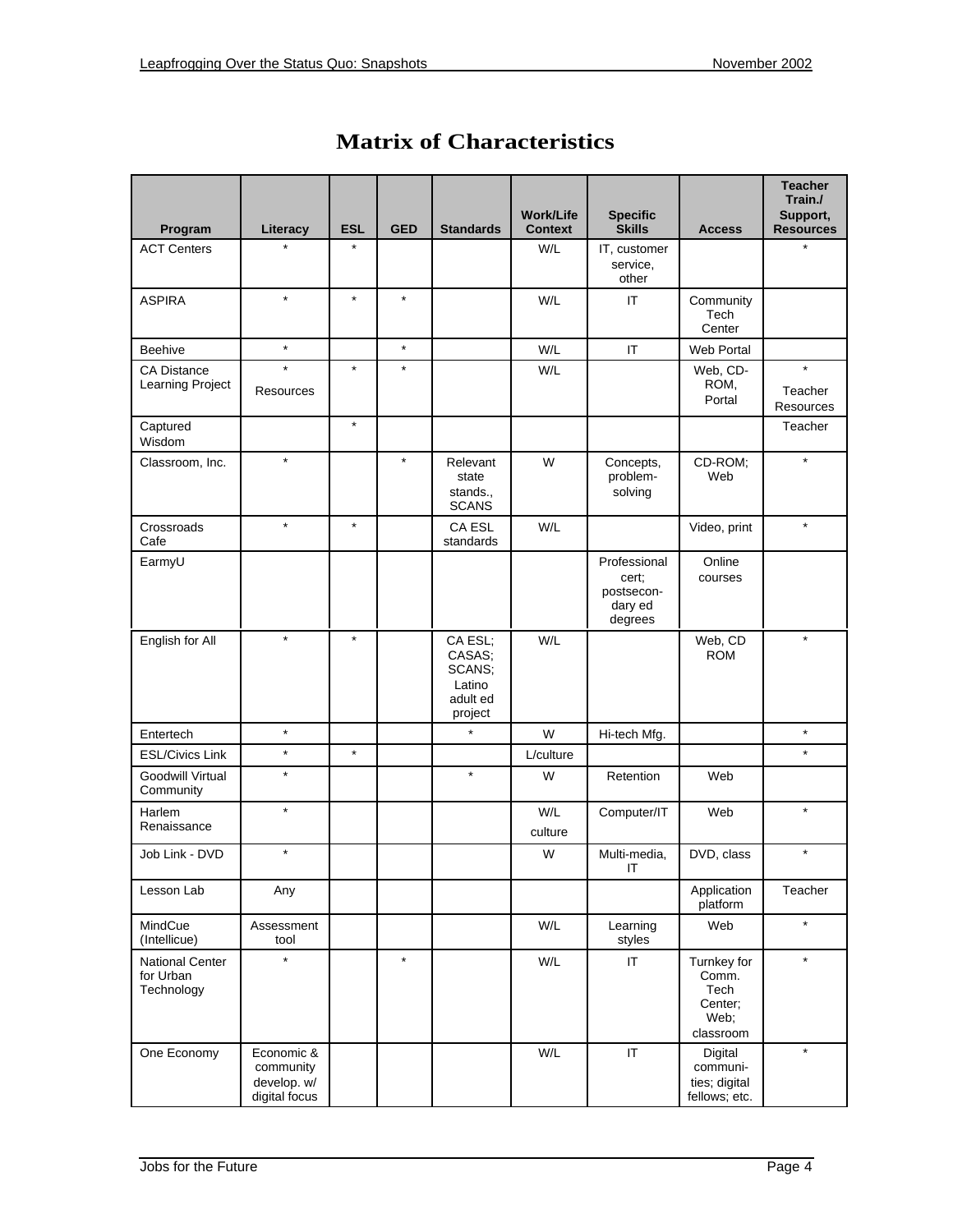| <b>OTAN</b><br>(Outreach and<br><b>Tech Asst</b><br>Network) | Portal site to<br>teacher,<br>student,<br>officials<br>resources |         |         |                                       |                  |                                                                           |                             |                                |
|--------------------------------------------------------------|------------------------------------------------------------------|---------|---------|---------------------------------------|------------------|---------------------------------------------------------------------------|-----------------------------|--------------------------------|
| PBS: Workplace<br><b>Essential Skills;</b><br>GED            | $\star$                                                          |         | $\star$ |                                       | W                | GED                                                                       | Web, print,<br>classroom    | $\star$                        |
| <b>PDK</b>                                                   | Teacher<br>resource for<br>ABE, ESL                              |         |         |                                       |                  |                                                                           | Video, web,<br>print        | Teacher<br>resource            |
| Project Connect                                              |                                                                  | $\star$ |         |                                       | Life/<br>culture | Supplement-<br>al, Web-<br>based<br>tutorial for<br>adult ESL<br>learners | Web, print                  | Self-<br>directed              |
| Quantum<br>Intelligent Tutor                                 | Intelligent<br>tutor tool                                        |         |         |                                       |                  | Science                                                                   |                             | $\star$                        |
| <b>Reading Partner</b><br>(IBM)                              | $\star$<br>Authoring<br>tool                                     | $\star$ |         |                                       | W/L              | reading;<br>communicati<br>on                                             | software                    | Teacher<br>tool                |
| <b>SCANS</b>                                                 | $\star$                                                          |         |         | $\star$                               | W                | <b>SCANS</b><br>Competen-<br>cies<br>foundation<br>skills                 | CD ROM                      | $\star$                        |
| Smarthinking                                                 | "Live tutor"<br>online<br>process                                |         |         |                                       |                  | Post-sec ed<br>to date                                                    |                             |                                |
| Tech <sub>21</sub>                                           | portal to<br>ABE/ESL/<br>other<br>resources                      | $\star$ | $\star$ | $\star$                               | $\star$          | $\star$                                                                   | Various                     | $\star$                        |
| Technology for<br>All<br>(Skillsoft/SmartF<br>orce)          | $\star$                                                          | $\star$ |         |                                       | W/L              | IT                                                                        | CTC; Web,<br>class          | $\star$                        |
| The Learning<br>Edge                                         | $\star$                                                          | $\star$ | $\star$ |                                       | W/L              |                                                                           | Web                         |                                |
| The Lesson<br>Place                                          | Curriculum<br>authoring<br>tools                                 | $\star$ | $\star$ |                                       | W                | Academic                                                                  | Web                         | Teacher<br>tool:<br>curriculum |
| The Office                                                   | $\star$                                                          |         |         |                                       | W                |                                                                           | Web                         | Self-<br>directed              |
| The Study Place                                              | $^\star$ ,<br>authoring<br>tools                                 |         |         |                                       | W/L              | Academic                                                                  | Web                         | Teacher<br>curriculum          |
| <b>TV 411</b>                                                | $\star$                                                          | $\star$ | $\star$ | CASAS,<br>state<br>standards;<br>etc. | W/L              | $\star$                                                                   | TV, video,<br>CDROM,<br>Web | $\star$                        |
| U.S. Department<br>of Defense                                |                                                                  |         | $\star$ |                                       |                  |                                                                           | Multiple<br>media           |                                |
| World Campus<br><b>MA Online</b>                             | Degree<br>program                                                |         |         |                                       |                  |                                                                           |                             | $\star$                        |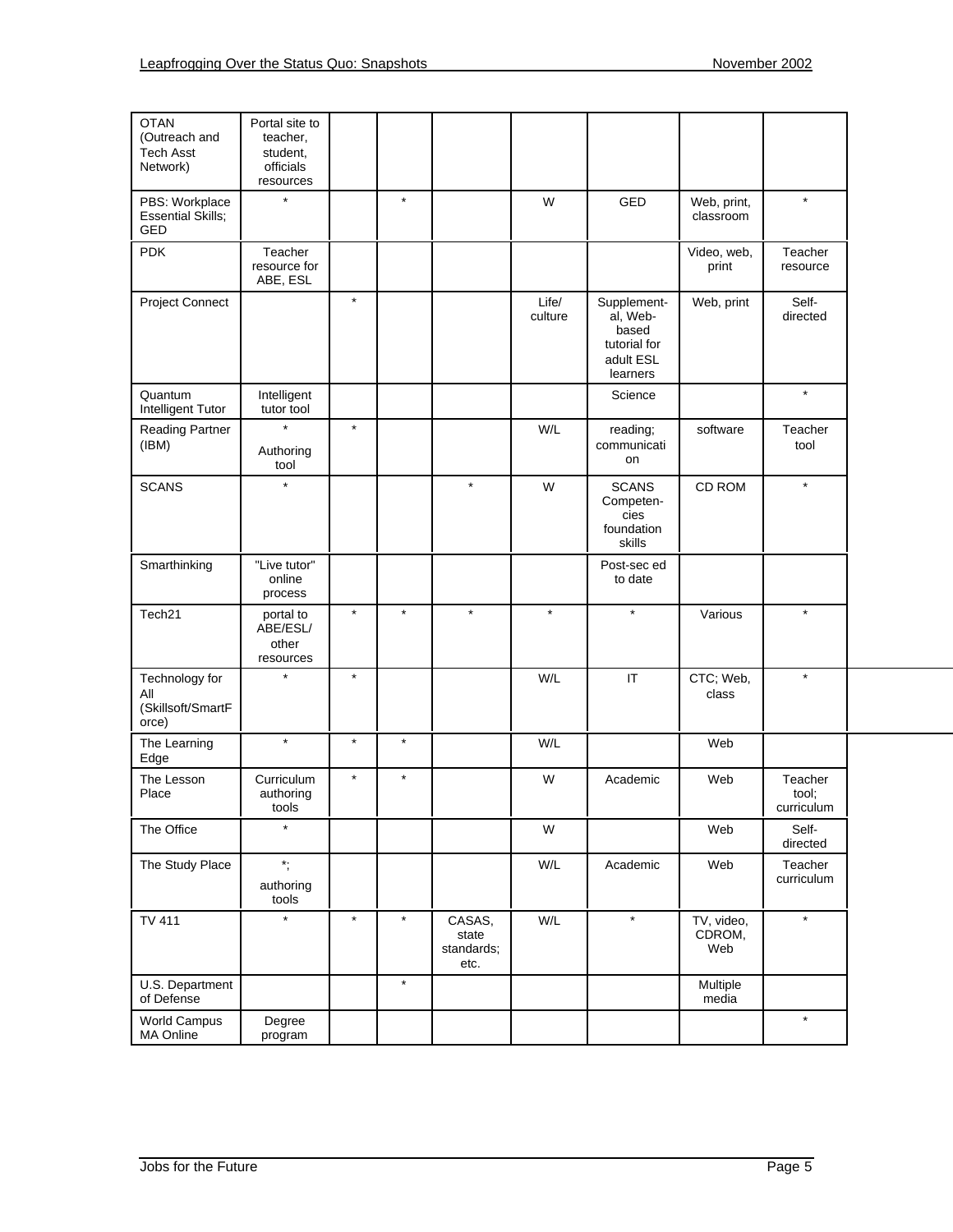### **ACT Centers**

### **Organization:** ACT

**Partners:** N/A

**Purpose:** To address the workforce skills shortage in the United States

**Structure:** ACT Centers are located primarily at community colleges because of their location and accessibility to the workforce and nearby employers. Where a major metropolitan area does not have a community college, ACT will position their center in other places, like the campuses of four-your colleges and universities. ACT grants the host institution a license to deliver the services available through the ACT Centers network. ACT Centers are not required to pay any fees to ACT to host an ACT Center. However, those centers must upgrade existing technology to have the capacity to deliver ACT center services.

#### **Media:** World Wide Web

**History:** The first ACT Center opened in July 2000 at Kirkwood Community College in Cedar Rapids, IA. ACT plans to open several hundred centers in the coming years.

**Funding:** Funding comes from learning institutions that pay licensing fees. Those institutions then derive revenues from employers and learners who participate in ACT Center programming.

**Category:** Adult workforce training

**Audience:** Members of the workforce

**Pilots:** N/A

**Evaluation:** Continued feedback from participating employers and learners

**Teacher training:** N/A

**Teacher support:** N/A

**Penetration:** National

**Revenue sources for sustainability:** Licensing fees from participating institutions

**Cost:** N/A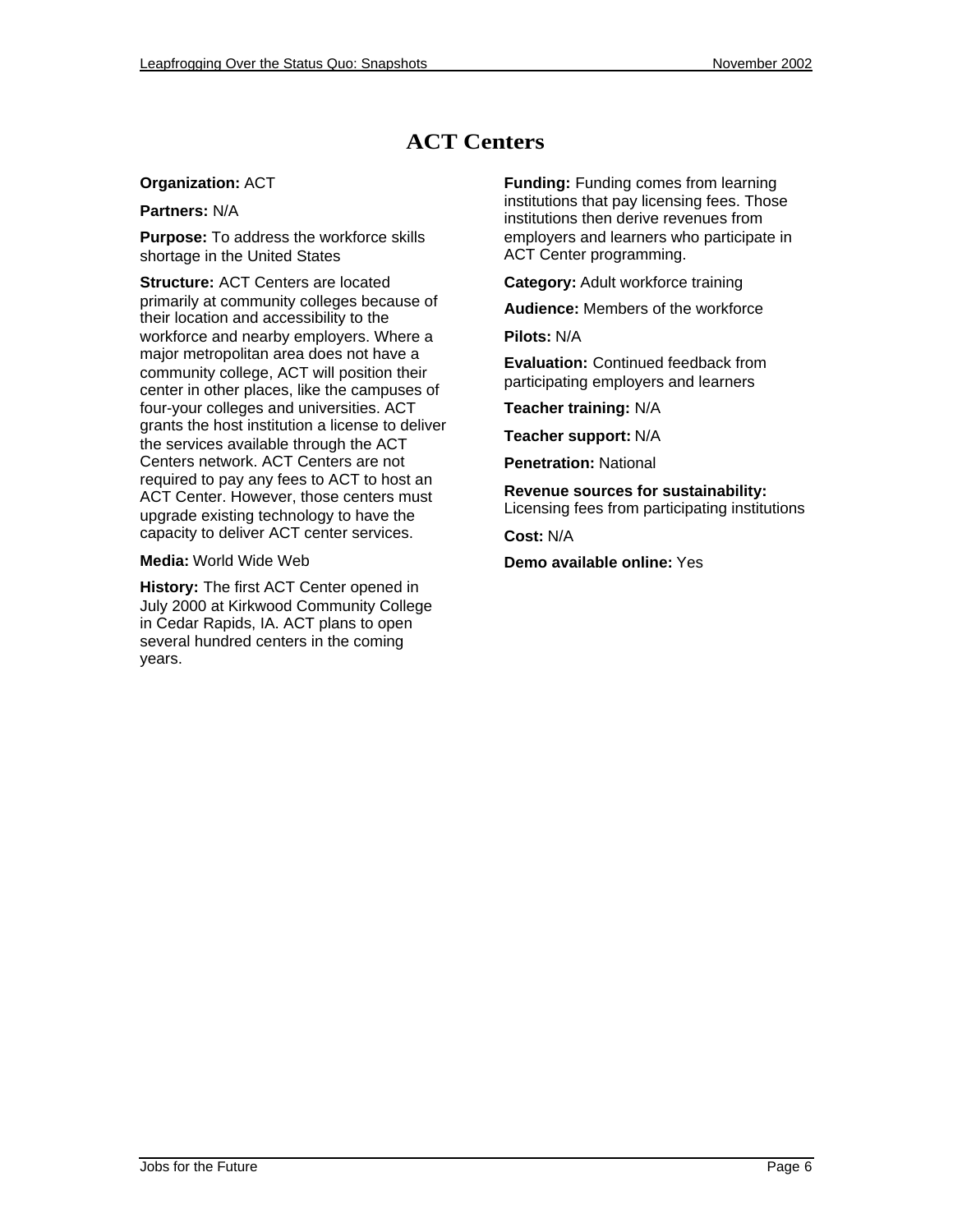### **ASPIRA CTC www.ctc.aspira.org**

**Organization:** The ASPIRA Association, Inc. is the only national, non-profit organization devoted solely to the education and leadership development of Puerto Rican and other Latino youth.

### **Partners:** N/A

**Purpose:** Since 1961, ASPIRA has pursued its mission of empowering the Latino community through the development of its youth. The goal of the CTCs is to develop a replicable model program that will demonstrate the effectiveness of access to technology and the Internet by economic disadvantaged, mostly Latino, inner-city children, youth, and adults. Centers will significantly increase the educational attainment, academic progress, and social and cultural enrichment of children and students, and provide opportunities for educational advancement, access to services, national communications, and job/career/business opportunities for adults.

**Structure:** One of the new initiatives is related to bridging the digital divide, not only between the haves and have nots but also between parents and children. This electronic toolkit presents the core curriculum for ASPIRA's Community Technology Center (CTC). The courses are designed to develop a basic understanding of the most common productivity tools. This is a dynamic site: lessons will be added as necessary, responding to the needs of trainees and community.

The ASPIRA CTCs offer a number of workshops, open to students, parents, and the community in general, in basic to advanced computer skills.

Self-paced tutorial manuals for each of the above workshops are available online.

**Funding:** Funders include AOL Time Warner, AT&T, CocaCola, UPS, Ford Foundation, IBM, Kellogg, National Education Association, and the U.S. Department of Education.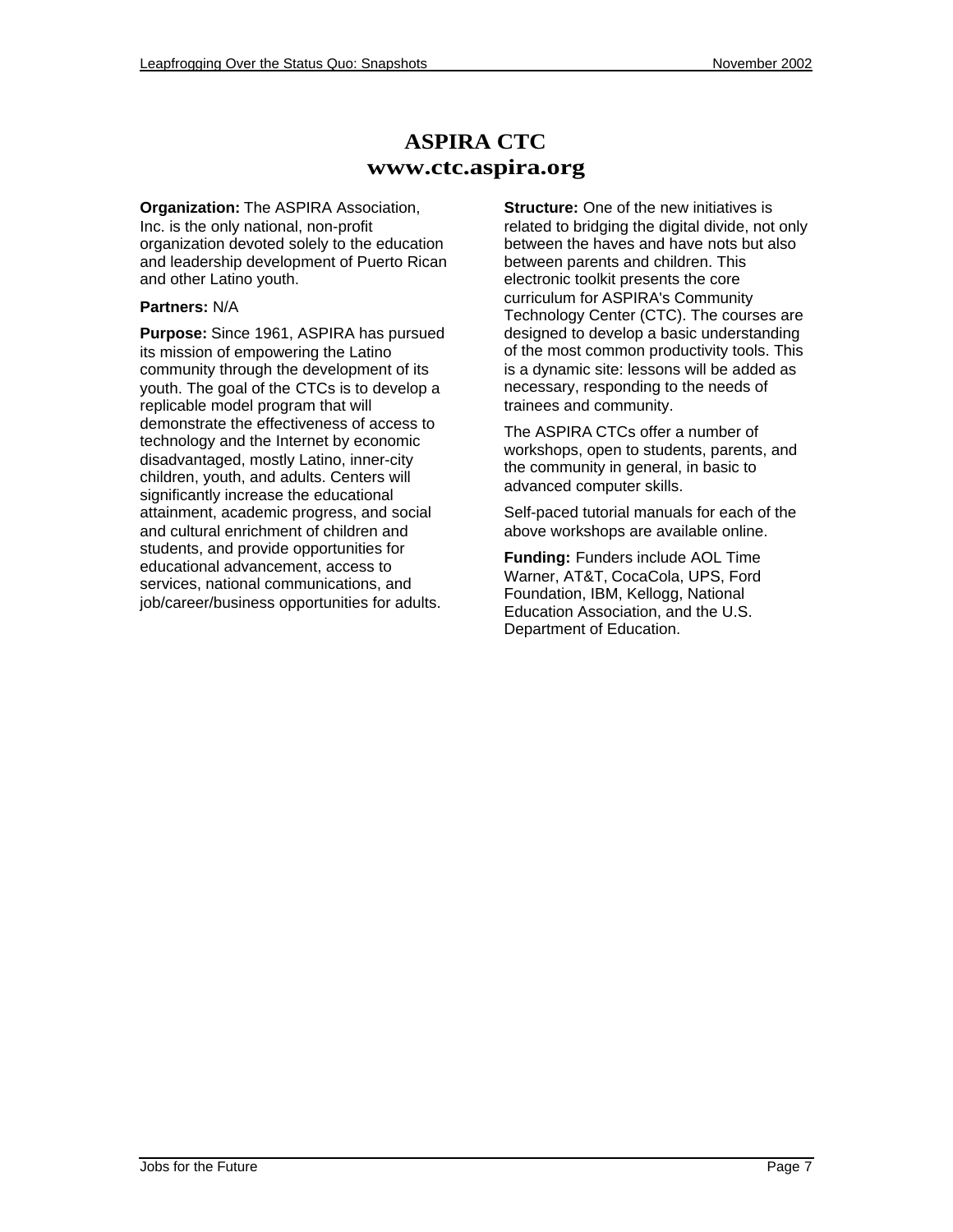### **The Beehive www.beehive.org**

**Organization:** One Economy Corporation (www.one-economy.com)

Strategy focuses around three key areas: access, content and demonstrations of what works in sites we call "Digital Communities." Their aim is to "overcome the fragmented social system using technology" (Ben Hecht, co-founder and CEO, telephone 6/4/02).

**Partners:** Multiple, including: Annie E. Casey Foundation, AOL Time Warner, Cisco, City of Baltimore, Ford Foundation, HP, PowerUp, SmartForce, etc.

**Purpose:** There is currently a dearth of online content that is accessible and relevant to a low-income audience. A survey of 1,000 Web sites found less than 10 percent appropriate for adults with limited literacy. We develop and aggregate self-help oriented content in both English and Spanish through our Web site, the Beehive.

**Structure:** The content is written specifically for low-income people, in languages and at a literacy level that speaks to them. The Beehive's information and interactive tools focus on the things that matter most to our audience: health, jobs, money, education and family. The ultimate goal of the Beehive is to provide low-income people with the information and connections they need on a local level to take action to improve their lives.

**Media:** Static text with some animation; links to multimedia sites

**History:** One Economy is a national nonprofit organization created in July 2000 to be a catalyst for innovation and change. Our mission is to maximize the potential of technology to help low-income people build assets and raise their standard of living. We help bring access to technology to lowincome affordable housing residents around the country and use that technology to connect people to information and tools they can use to take action and improve their lives.

### **Funding:** Partners

**Category:** Literacy, information, content, skill development with IT skills focus, etc.

**Audience:** Individuals with  $5<sup>th</sup> - 6<sup>th</sup>$  grade reading level who live in affordable housing. Services and products are tailored to each of our core customer groups: owners and managers of affordable housing; public housing authorities (PHAs); and cities and local governments.

**Pilots:** Focus groups and "digital community" sites

**Evaluation:** In process – too new so far

**Teacher training:** N/A

**Teacher support**: N/A

**Penetration:** N/A

**Revenue sources for sustainability:**

**Cost:** Free

**Demo available online:** All online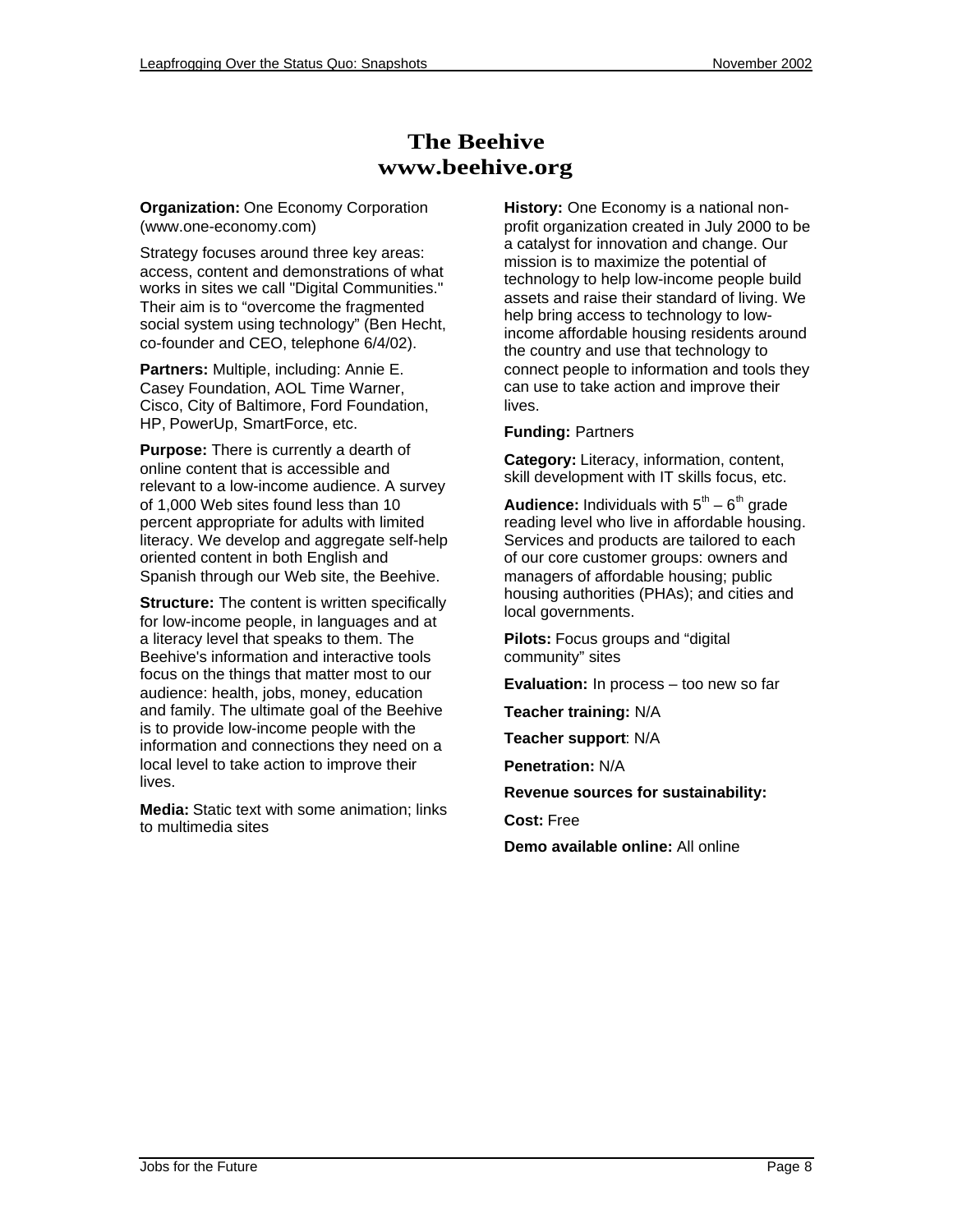### **California Distance Learning Project www.cdlponline.org**

**Organization:** California Department of Education's Adult Education Office

**Partners:** California State University System managed the project; Sacramento Co. Office of Education's Outreach and Technical Assistance Network (OTAN) was the subcontractor and managed the Web site.

**Purpose:** CDLP focuses on using communication through computers as a vehicle for student and teacher interaction. The project goal is to increase access to adult basic learning services, such as: build and promote a distance learning knowledge base, provide technical assistance in implementing distance learning; expand and enhance interactive learning resources; use distance learning for workforce education; and provide capacity building services to small districts.

**Structure:** Site includes options for individuals–practical information and learning support–and for teachers–links to resource sites, information on implementing distance learning. Individual site offers "streaming media" technology and audio in many of the activities and interactive exercises and lessons. Courses/topics range from news stories, family, community, and work; ESL Connection Online; Workplace ESL Online; how to get a job. Teacher site includes: adult education resources, distance learning information, listserv.

**Media:** Web-based multi-media; video, text, selected audio

**History:** CDLP is no longer an active project as of October 1, 2001. It was created to usher in a new era of distance learning. This project focused on using communication through computers as a vehicle for student and teacher interaction. The objective was to help lay the groundwork for a California adult basic education distance learning infrastructure.

**Funding:** Creation, compilation, and maintenance of Web site was funded in whole or in part by the California Department of Education, Adult Education Office.

**Category:** Literacy, ESL, workforce readiness, citizen and community information, teacher resources

**Audience:** Adults at fourth- and fifth-grade level reading, ESL needs; and teachers

**Pilots:** N/A

**Evaluation:** California 5% Initiative: A Review (2/01); California Adult Education Innovation and Alternative Instructional Delivery Program 2000-2002: A Review (7/02)

**Teacher training:** N/A

**Teacher support:** Teacher resources a part of site

**Penetration:** Not available

**Revenue sources for sustainability:** N/A

**Cost:** Free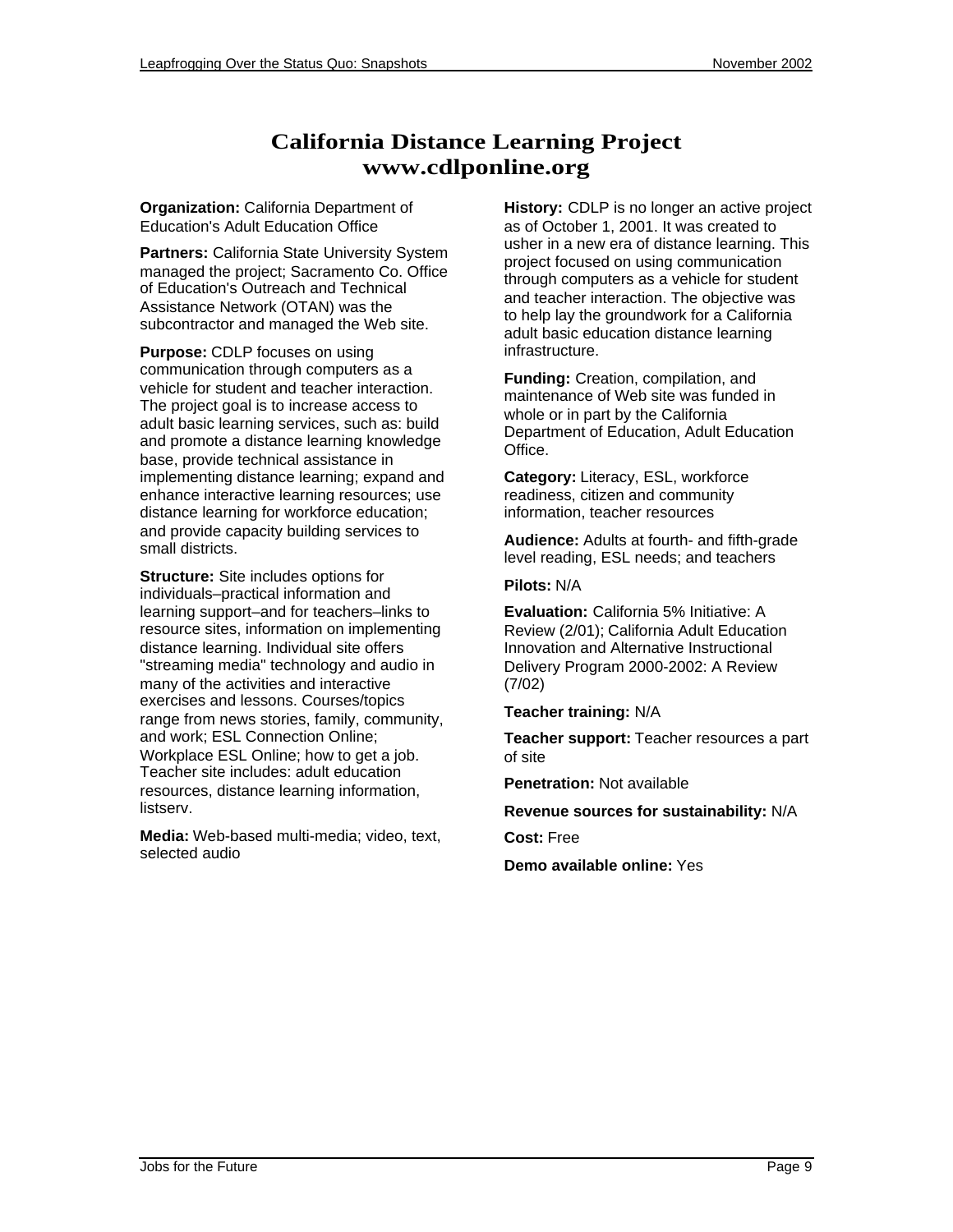### **Captured Wisdom www.ncrtec.org/pd/cw/adultlit.htm**

**Organization:** North Central Regional Technology in Education Consortium (NCRTEC)

**Partners:** North Central Regional Education Lab, NCRTEC, National Coalition Adult Learning

**Purpose**: Videotape library is a resource designed to help inform educators about successful practices of integrating technology into adult instruction. Innovative, replicable activities are shown, described, and discussed by front-line classroom educators and learners so that other teachers feel they have had an opportunity to actually visit the class and chat directly with the learners and teacher about their work together.

**Structure:** Captured Wisdom documents the ways educators and learners actually use technology in their classrooms as a tool to support instruction and learning in a variety of content areas. Specific videotape vignettes have been identified as particularly suited for individual topics, but professional developers should feel free to use whichever video vignette seems most suitable to a particular audience. Each section is broken into four subheadings: goals, materials, activity, and reflection.

**Media:** Web-based and videotape; PDF accompanying workbook

**History:** N/A

**Funding:** U.S. Department of Education

**Category:** Teacher professional development

**Audience:** Teachers and professional development instructors

**Pilots:** N/A

**Evaluation:** Yes

**Teacher training:** That is its purpose

**Teacher support:** Yes

**Penetration:** N/A

**Revenue sources for sustainability:** N/A

**Cost:** Free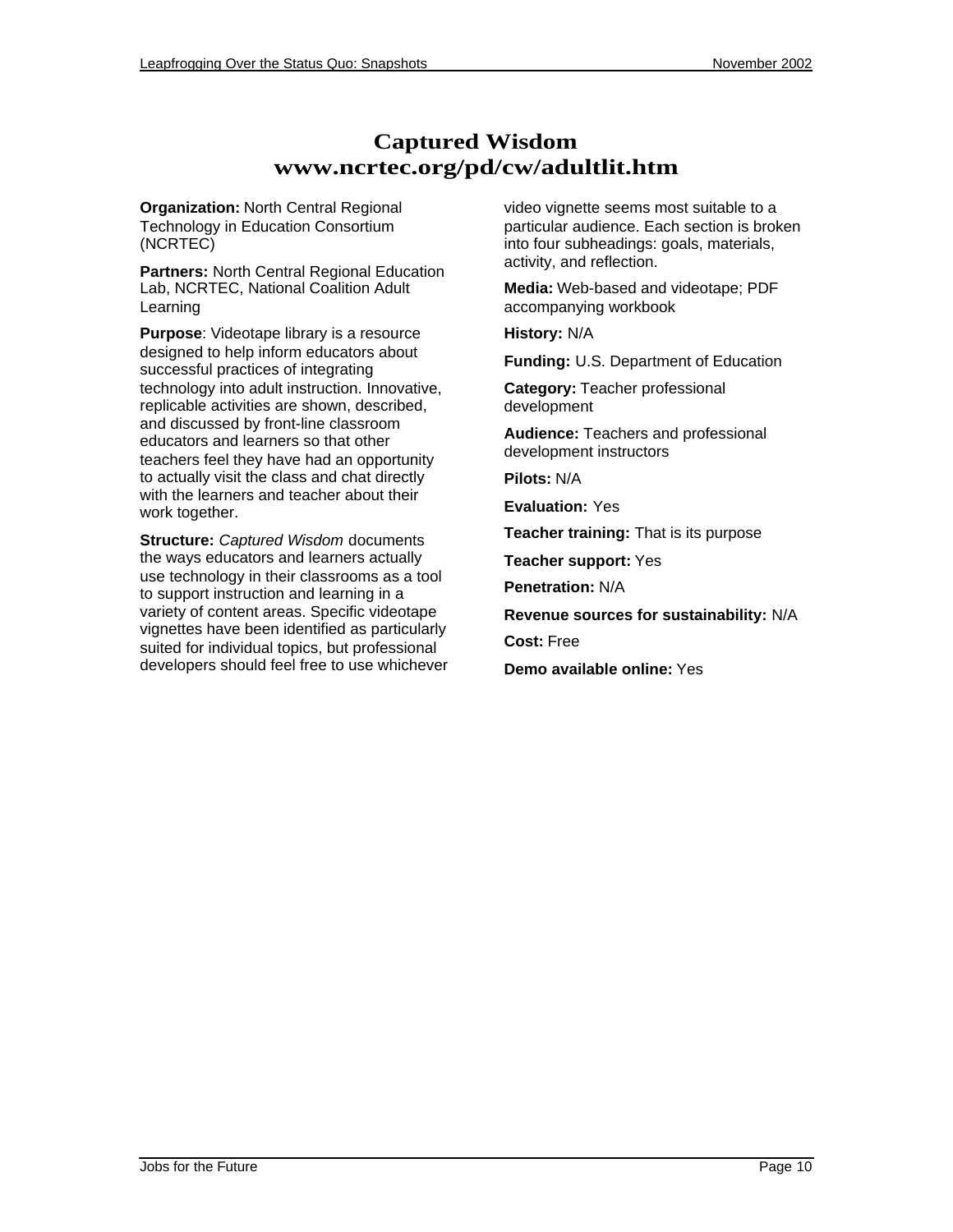### **Classroom, Inc. www.classroominc.org**

#### **Organization:** Classroom, Inc.

#### **Partners:** N/A

**Purpose:** Computer simulations to provide students with access to content-rich technology tools. Our work with educators offers them a meaningful way to use technology in support of instruction.

**Structure:** 13 industry-based computer simulations designed to help students develop and strengthen basic skills in reading, writing, and math. Also help youngsters become proficient in acquiring and using information, thinking critically, communicating viewpoints, solving problems, and making decisions. As virtual managers in these active learning environments, students apply math, science, social studies, and language arts skills to navigate through real-life situations.

**Media:** Video using graphic representations of people; no audio (emphasis on reading)

**History:** First software designed in collaboration with Teachers College. For second software, hired Bank Street to do it. Revised to some  $ext{extent} = put writing on the$ screen as opposed to having students click on boxes

**Funding:** Grants > \$10,000 in 2002 from J.P. Morgan Chase Foundation (\$75,000) to Web-enable simulations and provide our professional development activities online. Citigroup Foundation multi-year grant of \$125,000 for same. Stavros S. Niarchos Foundation \$100,000 for development Performing Arts simulation. New York Community Trust \$25,000 for same. Bloomberg \$10,000 for general ops. Markle Foundation \$10,000 same. Carson Family Charitable Trust \$500,000 same. The Geraldine R. Dodge Foundation \$50,000 to deepen and expand program in NJ.

**Category:** Simulations for reading, writing, numeracy, soft skills, workforce readiness

**Audience:** Designed for middle and high school students; "Alternative Site Partnerships" include adults, welfare-to-work participants, and special-needs students.

**Pilots:** Had a lot of test beds for first three years

**Evaluation:** Initial evaluation funded by Mellon grant for Indiana Univ. and Univ. of Pittsburgh; multiple research and evaluations available on site

**Teacher training:** Three Days: Classroom, Inc. offers its software only in conjunction with its extensive professional development and support program, creating partnerships with school districts, networks of schools, and state education departments. We guide our educators as they integrate our simulations into traditional subject areas, learn new technological skills, and develop alternate methods in their practice. Offerings include: intensive initial training Institutes, accreditation for teachers to train their peers, advanced workshops

**Teacher support:** Roundtable discussions for school administrators and district staff, residencies for educators for in-depth study, ongoing site-based coaching and consulting, publications, online resources

#### **Penetration:** National

**Revenue sources for sustainability**: 27% of budget is earned income, from licensing and consulting. Schools in the larger System Initiatives pay a modest licensing fee to use our simulations in the classroom. We also charge a fee for our training programs and our ongoing consultative services to schools.

**Cost:** License is \$499.95 plus additional materials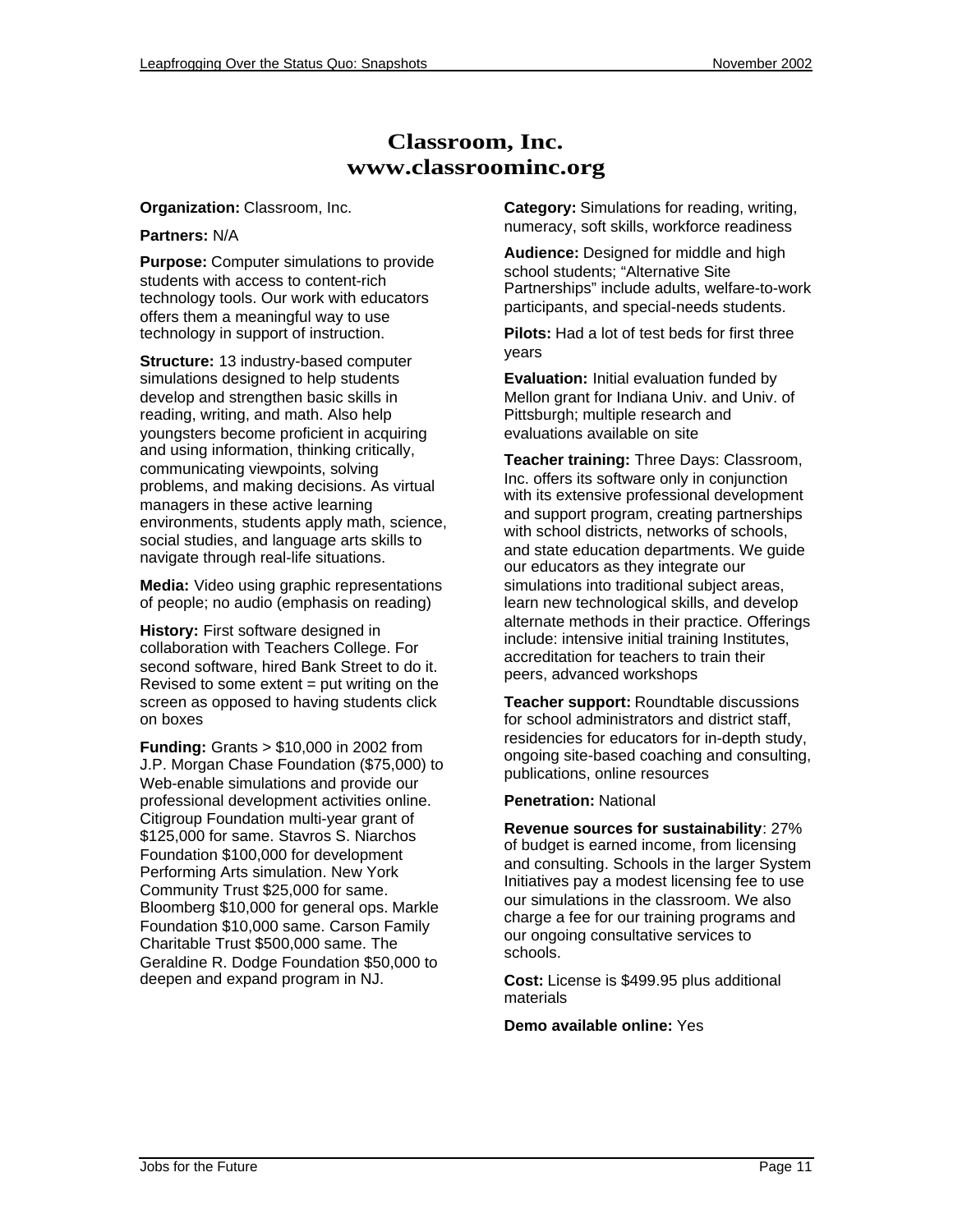### **Crossroads Café www.pbs.org/als/crossroads <http://www.intelecom.org/intelecom1.asp>**

**Organization/Partners:** State education departments in CA, IL, NY & FL; U.S. Department of Education Office of Vocational and Adult Education; U.S. INS, INTELECOM (video producer), Heinle & Heinle (print materials developer)

**Purpose:** Videos and print materials increase English proficiency related to finding a job, earning a living, being or becoming a citizen, and developing working relationships in a multi-ethnic society. Stresses language communication rather than rote repetition of vocabulary; learners must use context to enhance vocabulary skills and use higher order thinking skills to find layers of meaning.

**Structure:** Blends drama and comedy—with 26 episodes centered on six likable characters and a neighborhood café, mixing the humor and problems of everyday life. Half-hour episodes target adult ESL learners but are applicable to school-to-work, workplace literacy, family literacy, and citizenship programs. Each episode has two video sidebars: Culture Clips, a documentary segment focusing on the story's cultural issues, and Word Play, an animated segment demonstrating appropriate language for communicating specific types of information. Multi-level work texts and photo stories support each episode. There is a very tight integration between the video and print materials. There is a careful correlation with the California ESL model standards and a strong emphasis on life skills, contextual learning, and cultural considerations.

**Media:** Video and print curriculum series **History:** N/A

**Funding:** "Producing a complex video based learning curriculum is expensive. Crossroads Café is the result of a unique partnership among states, the federal government, and the private sector as follows: Each partner has contributed financial, intellectual, and programmatic resources to mold this first ever publicprivate adult education partnership. The

video and print curriculum will continue to be implemented early into the 21st century." **Category:** ESL

**Audience:** ESL learners who are literate in their own language, but whose English skills range from beginning through intermediate levels. The materials are structured with different levels of challenge so that beginninglow through intermediate-high learners can all use the program.

**Pilots:** N/A

**Evaluation:** Formative evaluation research performed by the National Center for Adult Literacy and University of Michigan's Institute for Social Research identifies three Crossroads Café implementation models similar to California experiences: home study — self directed or independent learning; in class traditional learning, a hybrid model combining home and school based learning independent learning with regular coaching and/or group interaction. INTELECOM Evaluations (1994-99) funded by U.S. Dept. of Education OVAE.

**Teacher training:** Formative research in New York identifies the need to train teachers in distance learning methods, establish procedures and logistics for video and text transfer with learners, and create a state reimbursement formula for providers serving persons via distance learning.

**Teacher support**: Teacher Resource Books containing reproducible masters and a teacher guide to supplement Worktexts and assist in using the curriculum. Partner Guides for friends and relatives who assist learners. Reproducible Masters offered separately. Student Assessment Package. Additional resources available on INTELECOM Web site.

#### **Penetration:** N/A

#### **Revenue sources for sustainability:** sales of products and licenses

**Cost:** Each of the two video sets are available for \$17.75; workbooks for \$17.75; teacher guides for \$46.50. Separate pricing for multiple sets, masters for copying, student assessment packages, etc. Cost for total series: \$1,500.

**Demo:** Free previews to order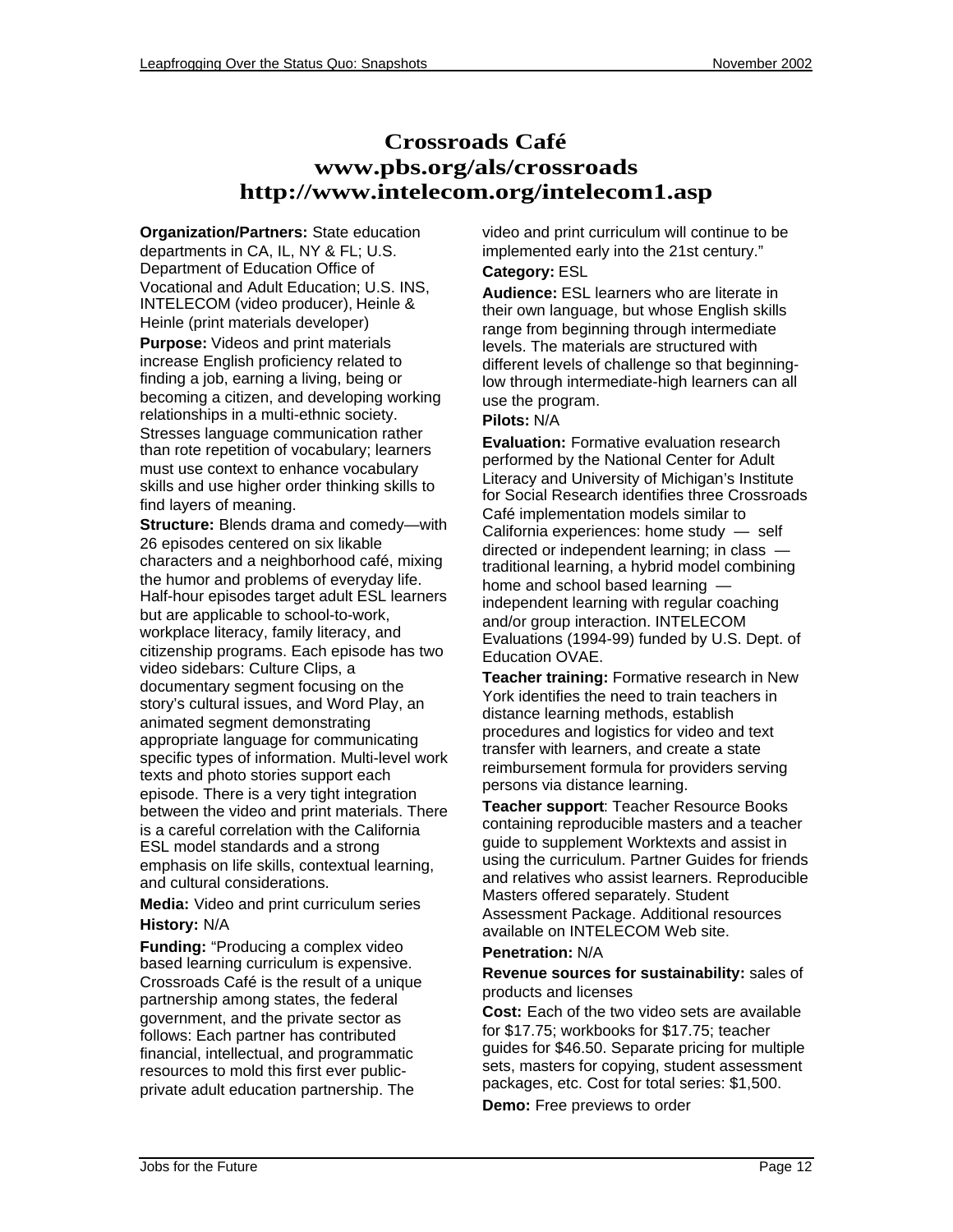### **eArmyu www.earmyu.com**

#### **Organization:** U.S. Army

**Partners:** Anne Arundel Community College, MD; Baker College, MI; Central Texas College, TX; Cochise College, AZ; Embry-Riddle Aeronautical University, FL; Excelsior College, NY; Fayetteville Technical Community College, NC; Franklin University, OH; Kansas State University, KS; Lansing Community College, MI; Northwest Missouri State University, MO; Nova Southeastern University, FL; Pennsylvania State University, PA; Rio Salado Community College, AZ; Saint Joseph's College of Maine, ME; Saint Leo University, FL; State University of New York Empire State College, NY; Thomas Edison State College, NJ; Troy State University, GA; University of the Incarnate Word, TX; Additionally, eArmyu has a number of corporate partners that support the delivery and infrastructure of the program.

**Purpose:** eArmyu functions to increase retention by allowing soldiers to earn credits, degrees, and certificates at low to no cost while they serve on active duty. Additionally, the program operates to develop educated, technology-savvy soldiers who will succeed in missions on the battlefield.

**Structure:** Soldiers can enroll in courses at 20 different colleges and universities around the US. A soldier chooses a home institution from which his or her degree shall be awarded, but is free to enroll from any of the institutions participating in the program. Each partner institution is a member of Service members Opportunity Colleges (SOC). The SOC Army Degree (SOCAD) program requires that course credits transfer between all member colleges, so soldierstudents don't have to be concerned about the transferability of courses in which they enroll.

eArmyu is made up of five program communities: 1.) Arts, Humanities, and Social Sciences, 2.) Communication and Business, 3.) Health, Nutrition, and

Education, 4.) Mathematics and Science, and 5.) Vocational Skills. Soldier-students can choose from approximately 85 degree programs from the previously mentioned communities. Each student is assigned a program mentor based upon his or her field of study. Mentors assist soldier-students in designing their learning experiences through distance education to meet the requirements of their chosen degree fields.

Currently, soldiers from Fort Benning, GA, Fort Campbell, KY, Fort Carson, CO, Fort Drum, NY, Fort Hood, TX, Fort Lewis, WA, Fort Richardson, AK, Fort Shafter, HI, Fort Wainwright, AK, Patton Barracks Heidelberg, Germany, Schofield Barracks, HI, Tompkins Barracks, Heidelberg, Germany, and Tripler AMC, HI.

**Media:** Predominantly Web-based

#### **History:**N/A

**Funding:** The U.S. Department of Defense covers most of the expenses associated with the program. A very small portion of payment for courses comes from soldierstudents.

**Category:** Adult postsecondary education

**Audience:** U.S. Army soldiers

**Pilots:** N/A

**Evaluation:** N/A

**Teacher training:** Training of teachers is conducted at each participating institution.

**Teacher support:** Support varies based upon the institution at which teachers are employed.

**Penetration:** National

**Revenue sources for sustainability:** U.S. Department of Defense

**Cost:** Low to no cost for participating soldier-students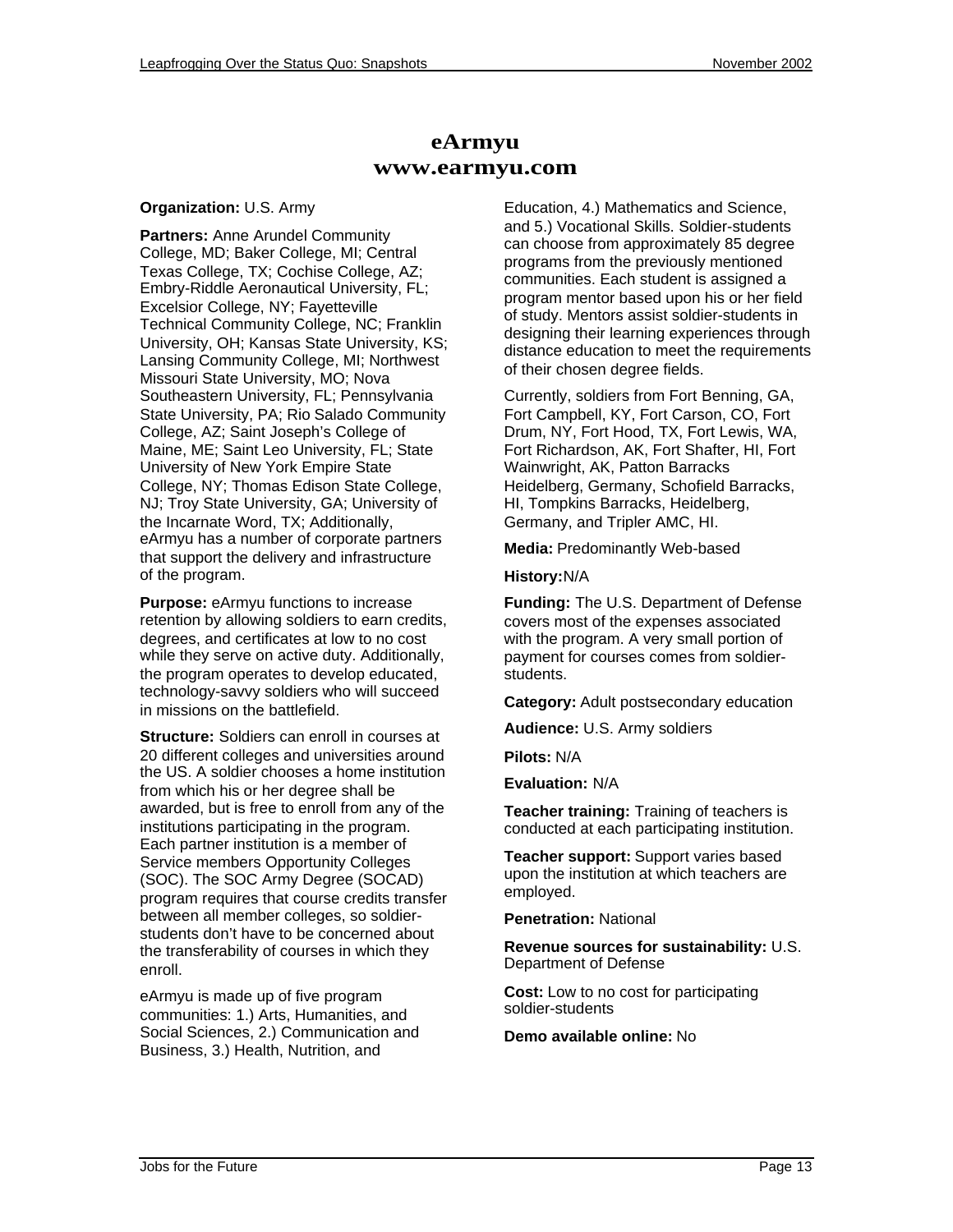### **English for All www.myefa.org**

**Organization/Partners:** Cyberstep Partnership of the Sacramento County Office of Education, Los Angeles Unified School District, the Adult Literacy Media Alliance, and Aguirre International.

**Purpose:** Multimedia learning system created expressly for adults who want to learn English. Cyberstep products were designed to be used anytime and anyplace by at-home learners as well in more traditional classroom or library settings.

**Structure:** The program includes five compelling, real-life stories in twenty 15 minute episodes. Each episode features a multi-ethnic cast and a friendly Wizard, who explains language and skill content throughout each story. The content is based on the California ESL standards and skill areas identified in the Latino Adult Education Services Project and is correlated to CASAS and SCANS competencies.

**Funding:** U.S. Department of Education

**Media:** Interactive student activities, streaming video (for broadband connections), 'Flash'-based audio.

Print materials are available in Portable Document Format (PDF) and are freely downloadable from the Web site.

**Teacher support:** Web site includes a course management system for teachers to track student progress.

**Audience**: The EFA Web site also includes a Spanish translation of most of the online text. To accommodate speakers of other languages, there is a link to an online translator (with translation capabilities for German, Italian, Japanese, Dutch, French, Portuguese, and Hebrew).

**Cost:** The English for All CD-ROM, featuring digitized copies of the videos (linked to the Web site) and learner activities, is available from many state directors of adult education, or they may be ordered for \$28.00 plus tax and shipping.

**Pilots:** New in 2002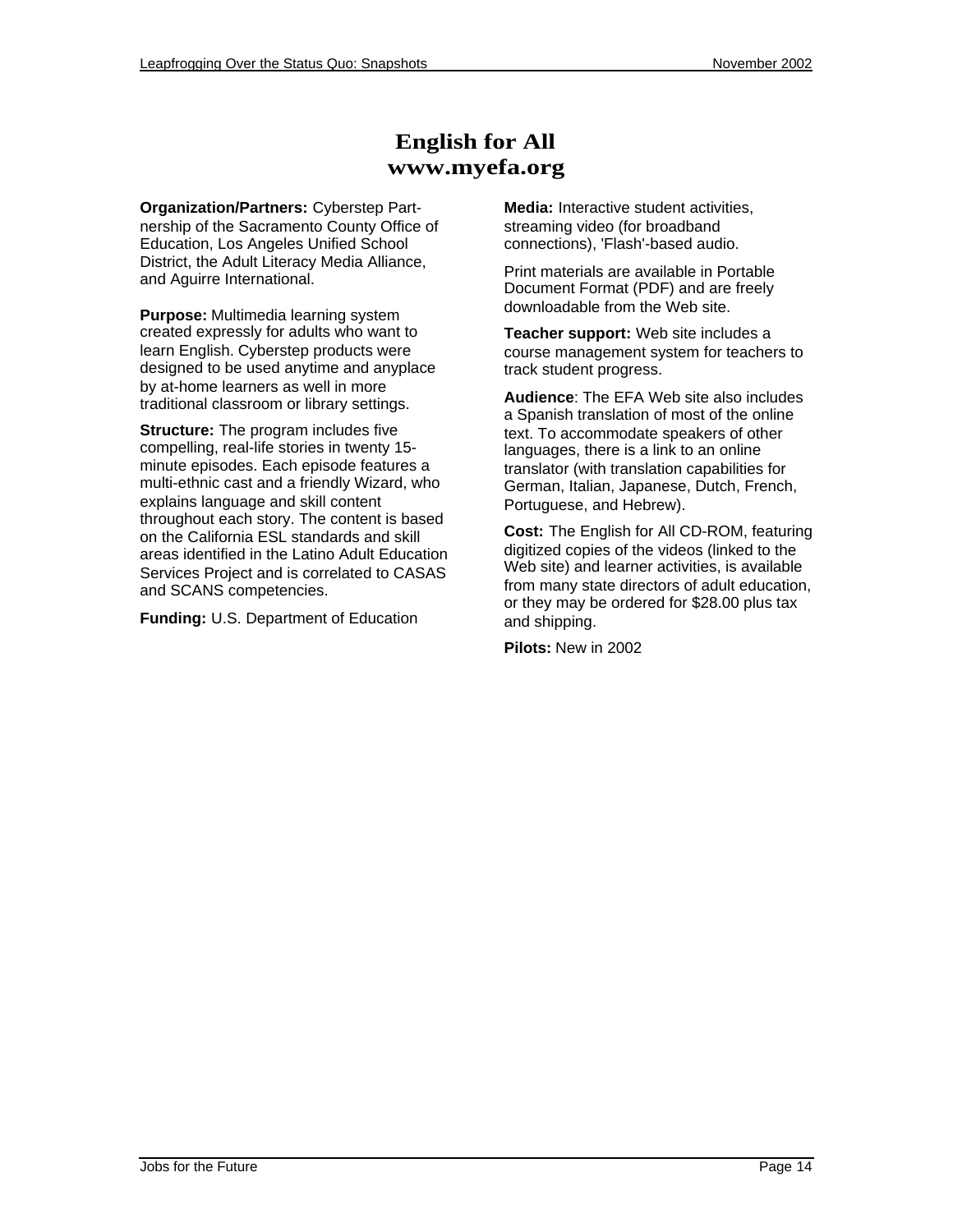### **EnterTech www.entertech.org**

**Organization:** Developed at IC2 at The University the University of Texas at Austin. **Partners:** Multiple local partners, including community colleges, business, public sector education and training organizations, private sector organizations (US Chamber), school districts.

**Purpose:** The 45-hour EnterTech program is an instructor-led, Web-based workforce training program that simulates "on-the-job" experiences and rapidly imparts crucial personal growth and development skills.

**Structure:** EnterTech teaches 44 entry-level skills in eight target learning areas, in a "blended learning environment" that includes decision-making scenarios with virtual coworkers, classroom group-based projects, print-based materials, individualized planning, and the facilitation and mentoring of a classroom-based instructor. About 70% of instruction is online; 30% offline. Core "employability" curriculum. About 25% is hard skills, and the rest is soft skills.

The EnterTech learning management system evaluates and tracks each learner's performance in real time. Rather than taking tests, the learner's performance is continuously monitored and tracked by the learning management system that responds to individual outcomes. The curriculum adjusts dynamically to match individual progress.

EnterTech's computer environment engages students in work-related problem-solving activities. Students employ high order thinking skills, practice relationship skills, and explore reactions to different situations and personalities. EnterTech developed an integrated learning environment (also called "blended learning") to promote both a community of learning and individual success.

**Media:** Web-based video simulations (real people), supporting print material, classroom-based with instructor

**History:** Funded in 1998 as a three-year demonstration project by the Texas Governor's Office. Convened coalition of 80 business, education, and community-based

organizations concerned with Austin's IT worker shortage. Initial discussion and research concluded most effective way to prepare people for work was through on job training and apprenticeship, but this is expensive and inefficient and impractical. Determined to use technology to create that environment. EnterTech synthesized issues in workforce development, welfare reform, and new media for education.

**Funding:** Governor's Office of the State of Texas, and the grant was administered by the Texas Workforce Commission. Subsequent funding from private sources.

**Category:** Workforce readiness for high-tech environment; basic skills, entry level IT skills

**Audience:** Disadvantaged adults and at risk youth. Designed for 6<sup>th</sup> grade level reading and math but has been used with  $4<sup>th</sup>$  and  $5<sup>th</sup>$  and it worked well.

**Pilots:** Multiple in Austin area in schools and CBOs

**Evaluation:** 100-page report (PDF). Employment and wage gains, increased college enrollments and decreases in welfare assistance provide quantitative improvements; yet the qualitative outcomes are just as impressive, and include self-described increases in confidence and job-keeping skills by learners.

Received the eTexas Commission's Best Practice Award and the Education That Works endorsement.

**Teacher training**: 6 hours (individual) to several days (group). Multiple instructional strategies and flexibility of scheduling make the training program easily customizable for community colleges, high schools, career centers, industry training sites and communitybased organizations.

#### **Teacher support:** Yes

**Penetration:** Sold 325 "seats" to Dallas Independent School District.

**Revenue sources for sustainability:** Cost recovery model.

**Cost:** \$200/student for instruction, all materials, and portfolio; Train trainer sessions: \$1500.00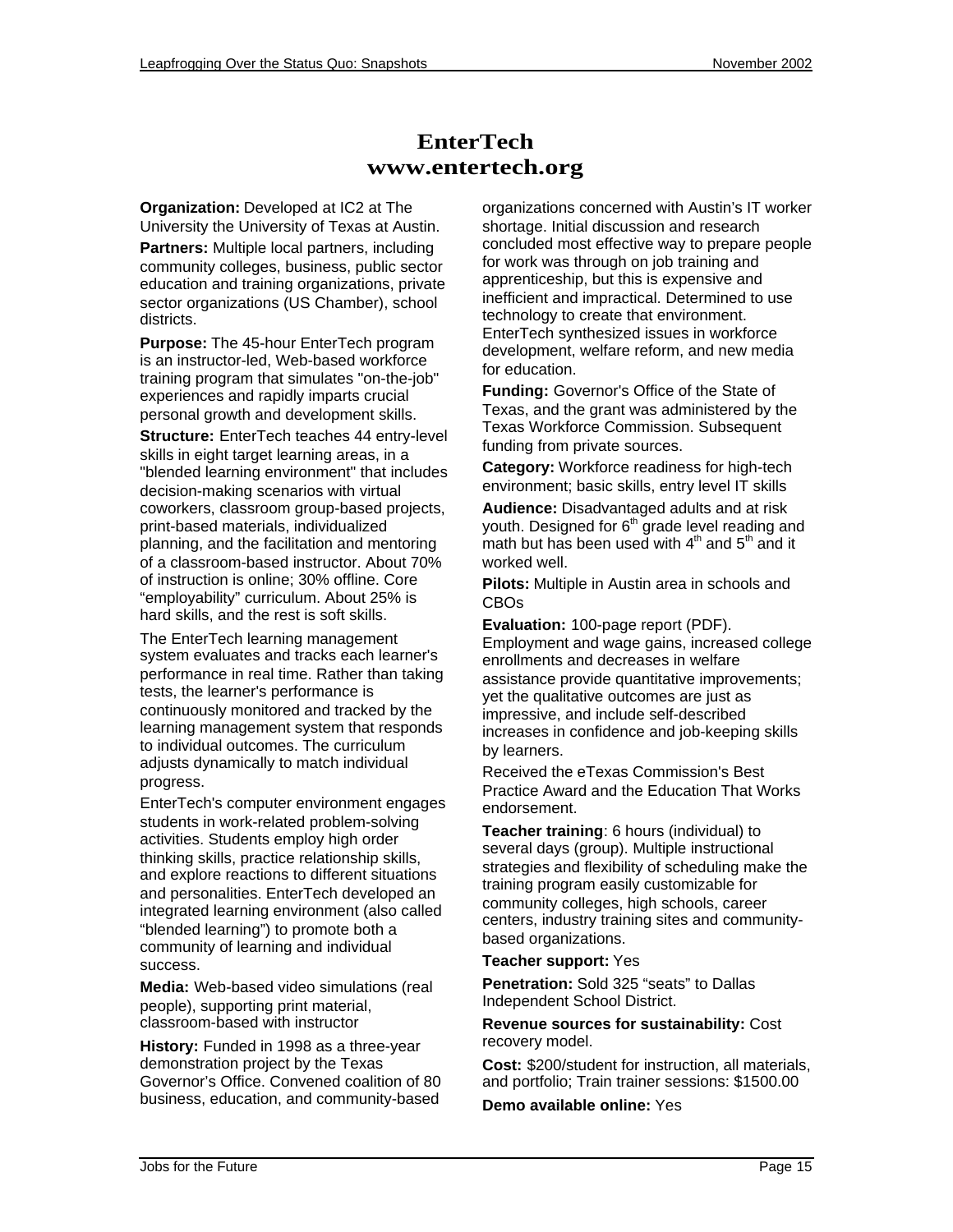### **ESL/CivicsLink www.pbs.org/literacy/esl Launch in January 2003**

#### **Organization:** PBS

**Partners:** NCAL, Jefferson County Public Schools, KLRN

**Purpose:** Interactive online staff development for teachers of adult ESL, to help teachers increase their knowledge and skills for teaching English to adults and integrating English literacy instruction and civics. Teacher-training topics include: Meeting Learners' Needs and Goals, Overview of Selected Teaching Approaches in ESL, Using Technology in the Classroom, Teaching a Citizenship Class, Facilitating Cross-cultural Communication.

**Structure:** Will cover core issues in teaching ESL and civics. Encourages engagement through project-based online learning. Works for small group study with peer mentoring. Works with both facilitated and non-facilitated models. Provides teachers with collaboration tools. Provides a

customized portfolio in which teachers save journal entries, lesson plans, project work and resources. Includes relevant online and offline resources.

**Media:** Interactive, Web-based

**Category:** ESL teacher professional development and support

**History:** N/A

**Funding:** U.S. Department of Education

**Teacher training:** Yes

**Teacher support:** Yes

**Pilots:** N/A

**Evaluation:** Not yet released

**Resources for Sustainability:** Not available

**Cost:** Free

**Demo online:** Yes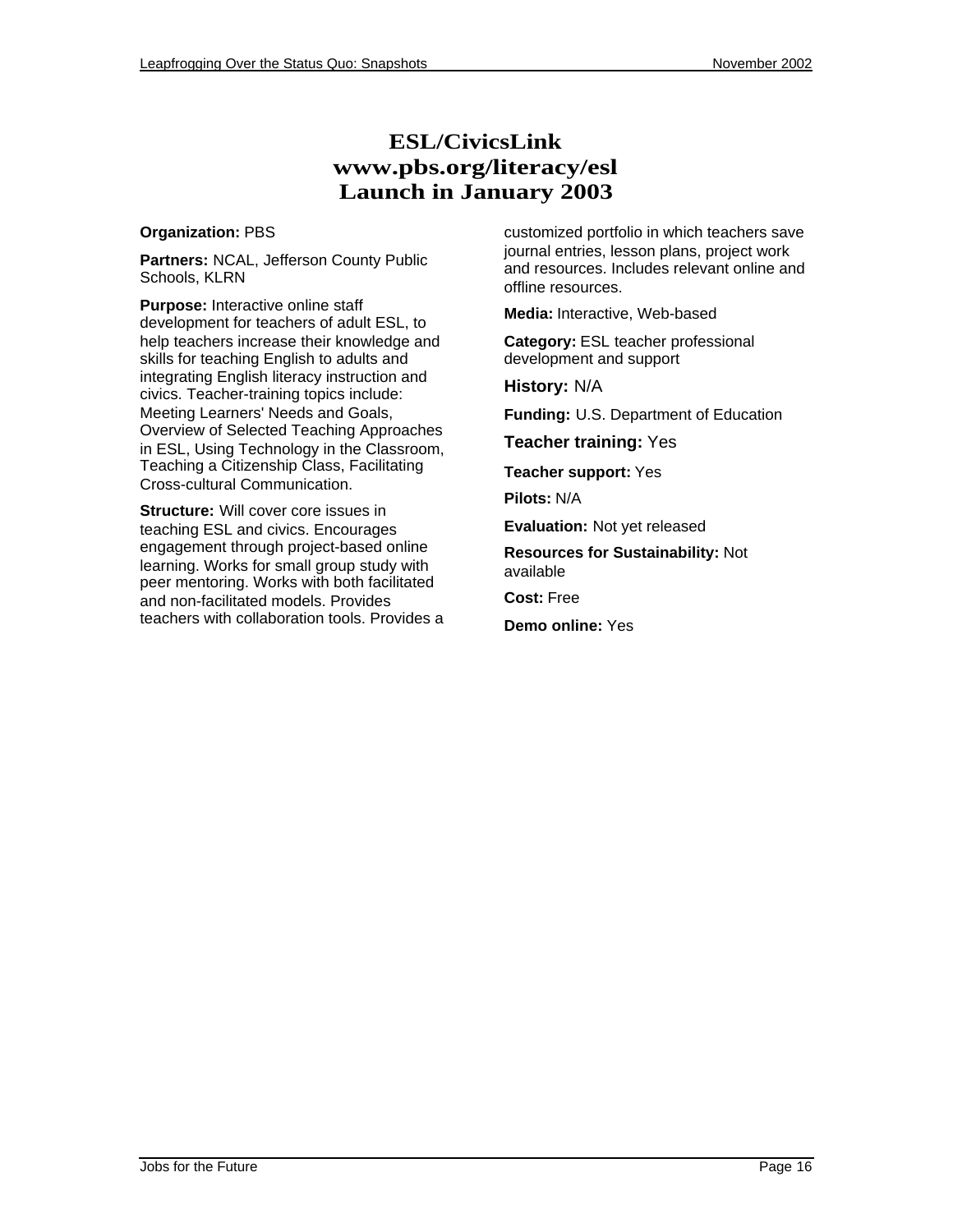### **Goodwill Works Virtual Community: An Online Job Retention Training Program www.goodwill.org**

**Organization:** Goodwill Industries International, Inc.(GII)

**Partners:** Goodwills in SF, Honolulu, Reading, LA, Peoria

**Purpose:** Retention curriculum/support center for newly employed individuals formerly not in workplace

**Structure:** Six modules to help newly employed individuals stay on the job. Virtual community connects them to others at the 5 pilot sites, to mentors/coaches (in pilot sites), etc.: "Getting to Work", doing job well, managing stress, your rights as employee, career and job advancement, etc.

#### **Media:** Web-based

**History:** Builds on GII national standardized curriculum developed 3 years ago, "Goodwill Works" (had 31 modules), with addition of ISD team and e-learning company. Used ISD team to update curriculum content and met with focus groups to develop look of site.

**Funding:** Three-year U.S. Department of Commerce Technology Opportunities Grant: \$850,000 grant with 50% match. Cost to produce the online curriculum was \$130,000-140,000. Goal: To demon-strate that virtual retention services, available to clients in their homes, will help individuals achieve enhanced retention outcomes, improved advancement oppor-tunities, and increased economic self-sufficiency.

**Category:** Workforce readiness/retention support

**Audience:** Individuals with previous history of substantial barriers to work, who are now in first or second job. All 140 clients have graduated from Goodwill job readiness training and computer skills training courses. All clients have received a new laptop computer, Internet access and technical support in their homes giving them online access to retention and life skills curriculums, along with a virtual community of mentors, employers, and other resources for assistance in crisis situations.

**Pilots:** With five Goodwills (see above) and roll-out to an additional 20 Goodwill sites in year two.

**Evaluation:** Beta-test now until end June. Had 140 clients the first year who received lap tops. Audrey Theis doing evaluation of 5 pilot sites.

**Teacher training:** Online tutorial to assist all end users to access the training material and virtual community.

### **Teacher support:** N/A

**Penetration:** Plan to roll out to 1000 clients in grant year 2 (10/02-9/03)

**Revenue sources for sustainability:** N/A at this time

**Cost:** Free

**Demo Available:** N/A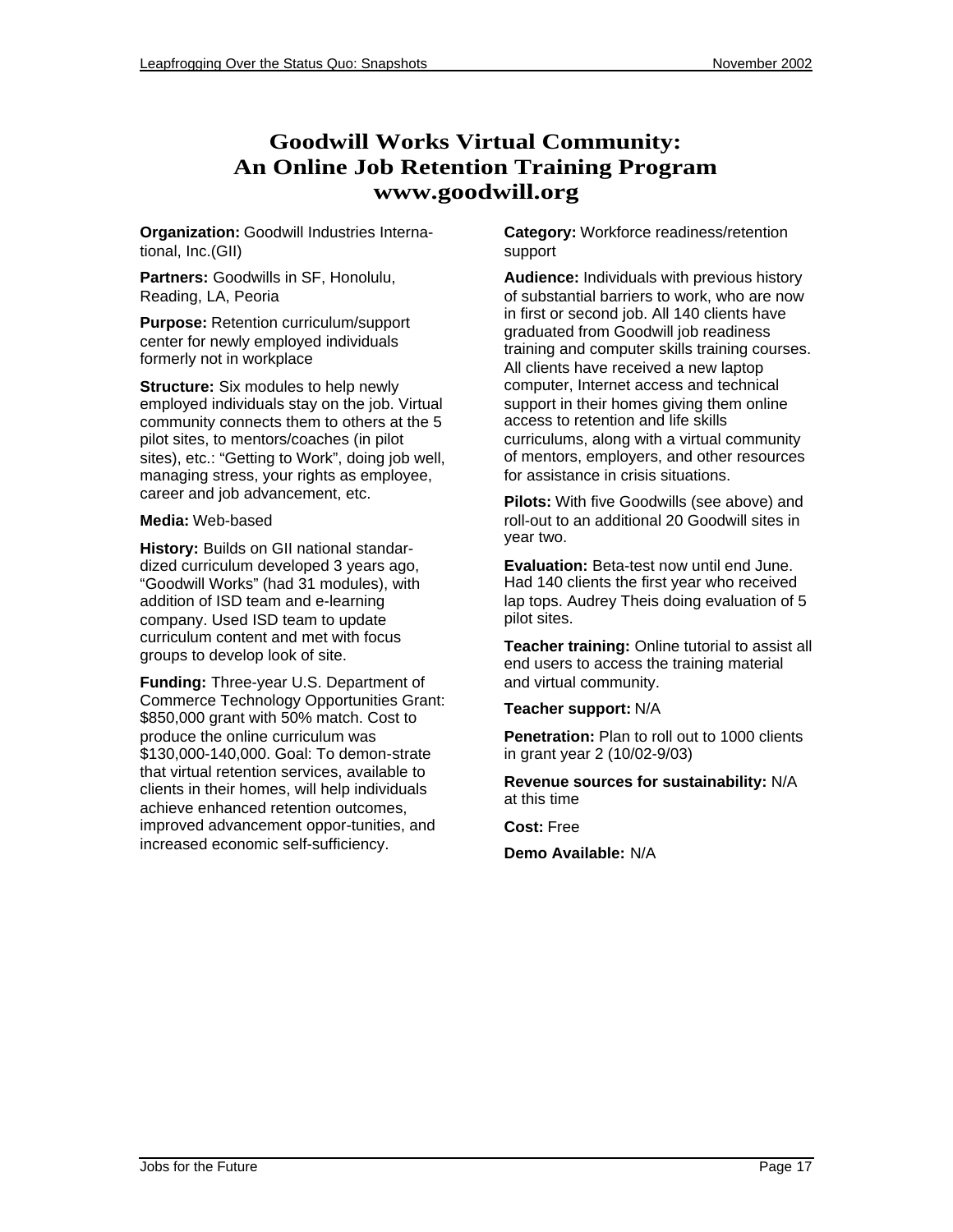### **The Harlem Renaissance 2001 (HR2K1) Project <http://hr2k1.adcorp.org>**

**Organization:** Abyssinian Development Corporation (ADC) and consortium

**Partners:** Harlem arts organizations, Inst. for Learning Technologies, U. of Missouri at Columbia Advance Tech Center, Horizon Live Distance Learning, etc.

**Purpose:** To ensure that the citizens of Harlem have access to the educational, cultural, civic, and socioeconomic opportunities that the new technologies will make possible, using a three-part strategy. To provide all-in-one solution so that person gaining first time access to computer and the Internet is also immediately connected to relevant and useful educational, cultural and employment content resources which can assist user in acquisition of skills.

**Structure:** The Harlem Renaissance 2001 Webspace is an educational content portal.

1) development of 6 state of the art public, high-speed access tech centers (5 will be established in existing CBOs); 2) develop distance learning network to be deployed throughout the public access tech centers (access to email, office software, integrated multi-media distance learning system mediated via the Internet). Classes, seminars and training sessions led by remote instructors and companion materials and resources will be accessible simultaneously. Two programs will be piloted: Virtual Harlem and the Employment Channel; 3) organization, funding, and administration of computer loan program that would place 50 computers in homes of

people who frequent centers and live in local housing projects.

**Media:** Internet-based multi-media; Webenabled virtual reality immersive learning environment.

**History:** 2000-2001

**Funding:** U.S. Department Commerce NTIA Tech Oppor Program (TOP) \$1.3 million/year for 2 years

**Category:** Computer and Internet skills

**Audience:** Citizens of Harlem (design/use)

**Pilots:** N/A

**Evaluation:** Internal evaluation by Dr. Joseph Bowman of Center for Urban Youth & Tech at SUNY-Albany; U.S. Dept. of Commerce NTIA evaluation pending.

**Teacher training:** Each partner organization received training year 1 so as to provide services year 2.

**Teacher support:** N/A

**Penetration:** Model can be disseminated via Internet.

**Revenue sources for sustainability:**

Funding from outside sources; WAN usage fees by member organizations; revenue generating programs and activities (online malls, e-commerce, etc.)

**Cost:** free to user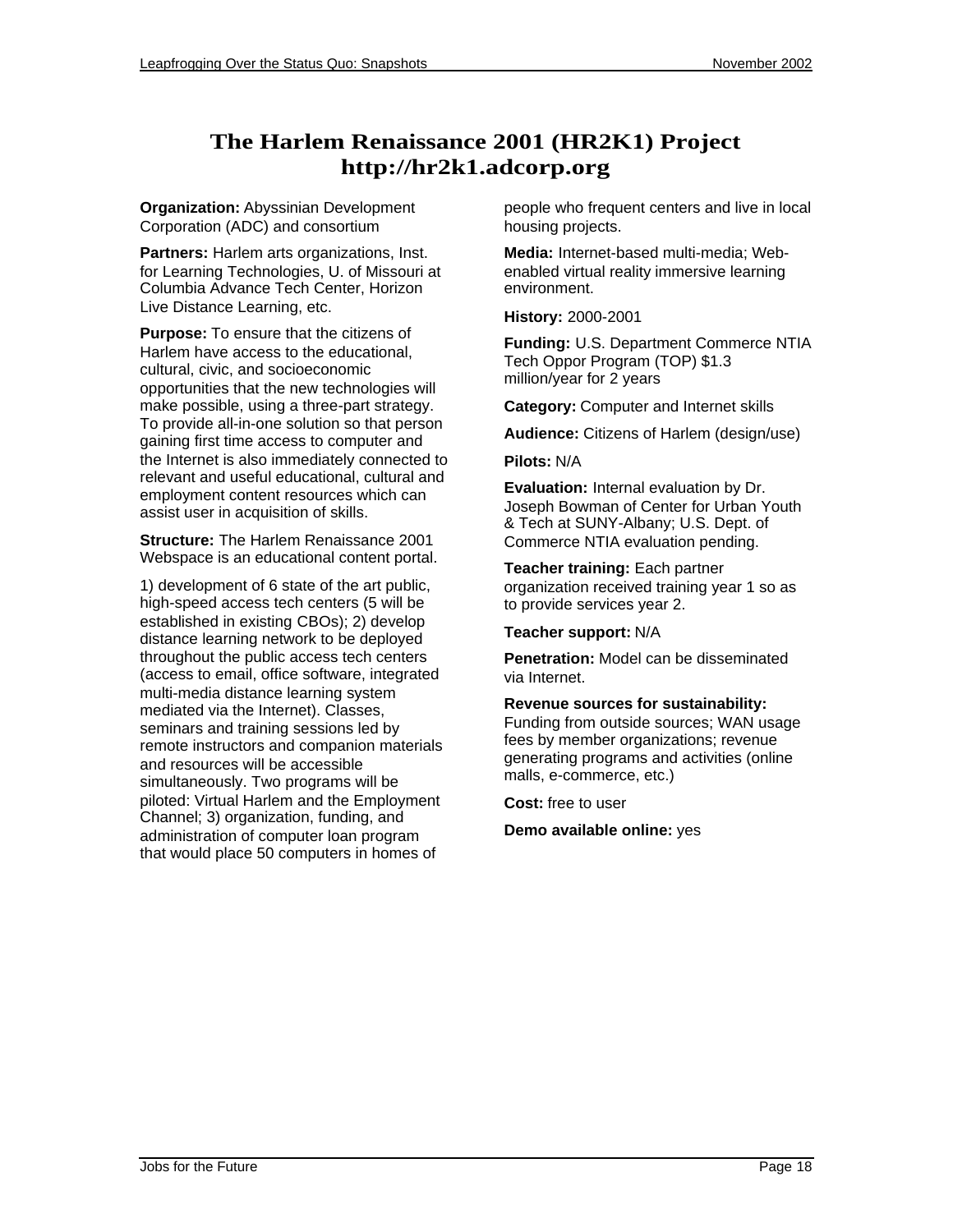### **JobLink Interactive Learning Series on DVD www.bavc.org**

### **Organization:** Bay Area Video Coalition

Job Link program is committed to providing top quality training and career development support to the San Francisco Bay Area's unemployed and under-employed residents who want to participate in the expansive digital media industry. JobLink has trained and placed over 250 low-income individuals into career-oriented jobs and internships at the Bay Area's fastest growing companies.

**Partners:** Goodwill San Francisco, local Private Industry Council; One Economy Corp.

**Purpose:** The JobLink Interactive Learning Series is designed to join BAVC's most popular technical and soft skills training with the "bridge program" developed with Goodwill for individuals outside of BAVC and/or in other learning arenas, whether it be a high school classroom, a training center computer lab, or an individual's athome, personal workstation.

**Structure**: With the new learner in mind, series was developed to provide: Clear, simple explanations with a strong focus on hands-on practice; Accommodation of multiple learning styles, including text-based and audio/visual explanations; Extensive exercises and quizzes to bolster knowledge retention. Each DVD in the series is a standalone product: the package includes one DVD inside a carrying case, and a user's manual with an easy step-by-step explanation on how to use the DVD.

The complete series of 5 DVDs will provide the user with hands-on training in the main aspects of Web site production, such as HTML, hand-coding, and animation for the Web with Macromedia Flash.

Each disc in the series also contains selectable video components covering such vital topics as "Workforce Preparedness,"

"Body/Mind Wellness Tips for Computer Users," "New Media Industry Overview,"

**Media:** DVD; classroom instruction

**History:** Founded in 1976, BAVC's initial mission was to offer broadcast-quality video services to independent producers, artists, and non-profit organizations. Today, BVAC provides access to new technologies in all aspects of media production. BAVC is a production facility, an affordable training center, a pioneer in technology-based workforce development, and a critical resource for independent media makers.

**Funding:** Pilot partnership funded by federal money; DVD funded by AOL and ATT

**Category:** Adults who need added skills to prepare for learning IT skills, and individuals ready for Web production.

**Audience:** Learners who are new to Web site production as well as for those who need a quick brush-up on their skills. Each DVD is divided into chapters that can easily be integrated into an existing classroom curriculum, or which can be used by individual students as a self-paced learning application for additional practice after classroom instruction.

**Pilots:** Yes

**Evaluation:** Recently released

**Teacher training:** N/A

**Teacher support:** N/A

**Penetration:** Beginning to promote sales to workforce development agencies

**Revenue sources for sustainability:** Funders and sales

**Cost:** \$25 for each DVD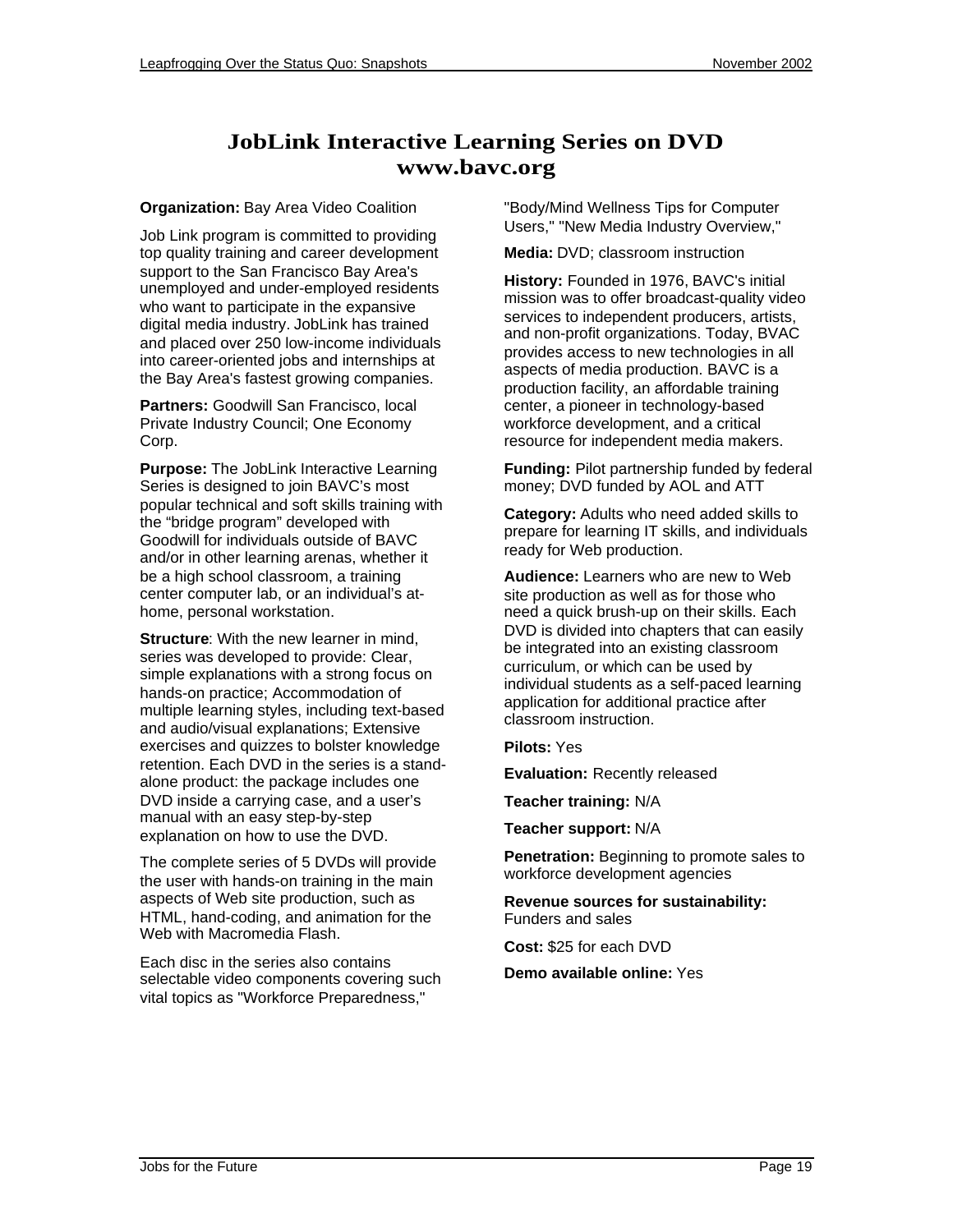### **LessonLab www.lessonlab.com**

#### **Organization:** Lesson Lab

**Partners:** Center X, National Center on Education and the Economy, North Central Regional Educational Laboratory, Pepperdine University, California Subject Matter Projects, Pearson Education

**Purpose:** Study and improve classroom teaching and learning through research, software, and consulting services. mission is to facilitate professional development collaboration among teachers, by videotaping classes, digitizing the tape along with supplementary teaching aids such as overhead projections and Web links, and presenting this information online along with transcripts of teacher-student dialog. LessonLab seeks to provide educators with a digital library that archives various teaching methods from around the world.

**Structure:** Although LessonLab does plan to develop its own proprietary programs, its main emphasis is on supporting partner organizations that wish to exploit the power of LessonLab's technology platform. LessonLab's technology consists of an integrated platform for creating and delivering case-based content in an interactive format over the Web. This technology incorporates a synergistic mix of streaming video, user discussions, supplemental materials, expert commentary, and personal learning tools to create an enriching professional development experience. The platform consists of three components: Viewer™, the core user interface for interacting with cases in the digital libraries; Builder™, the application for creating content for the digital libraries; and the digital libraries themselves that form a scaleable repository for case materials.

**Media:** Platform, authoring tool

**History:** Founded in 1998, LessonLab is currently conducting the TIMSS-R Video Study, part of the Third International Mathematics and Science Study. In 2001, LessonLab launched a comprehensive software platform to support the development and implementation of innovative, case-based professional learning programs.

**Funding:** U.S. Dept. of Ed. for TIMSS; ? for rest

**Category:** Authoring tool for video/Web teacher training cases and discussion

**Audience:** School districts**,** private-sector providers of teacher professional development services, textbook publishers, and others.

**Pilots:** N/A

**Evaluation:** N/A

**Teacher training:** LessonLab works with partner organizations to build teacherlearning programs based on the innovative LessonLab technology platform.

**Teacher support:** LessonLab Viewer™ is the core interface through which teachers and other participants work collaboratively with lessons and cases in the digital libraries. LessonLab Viewer™ organizes teacher observation and learning around videos of classroom practice. These videos could be from single classroom lessons or they could be an organized set of clips from a number of sources

#### **Penetration:** N/A

**Revenue sources for sustainability:** N/A

**Cost:** Varies according to customer requirements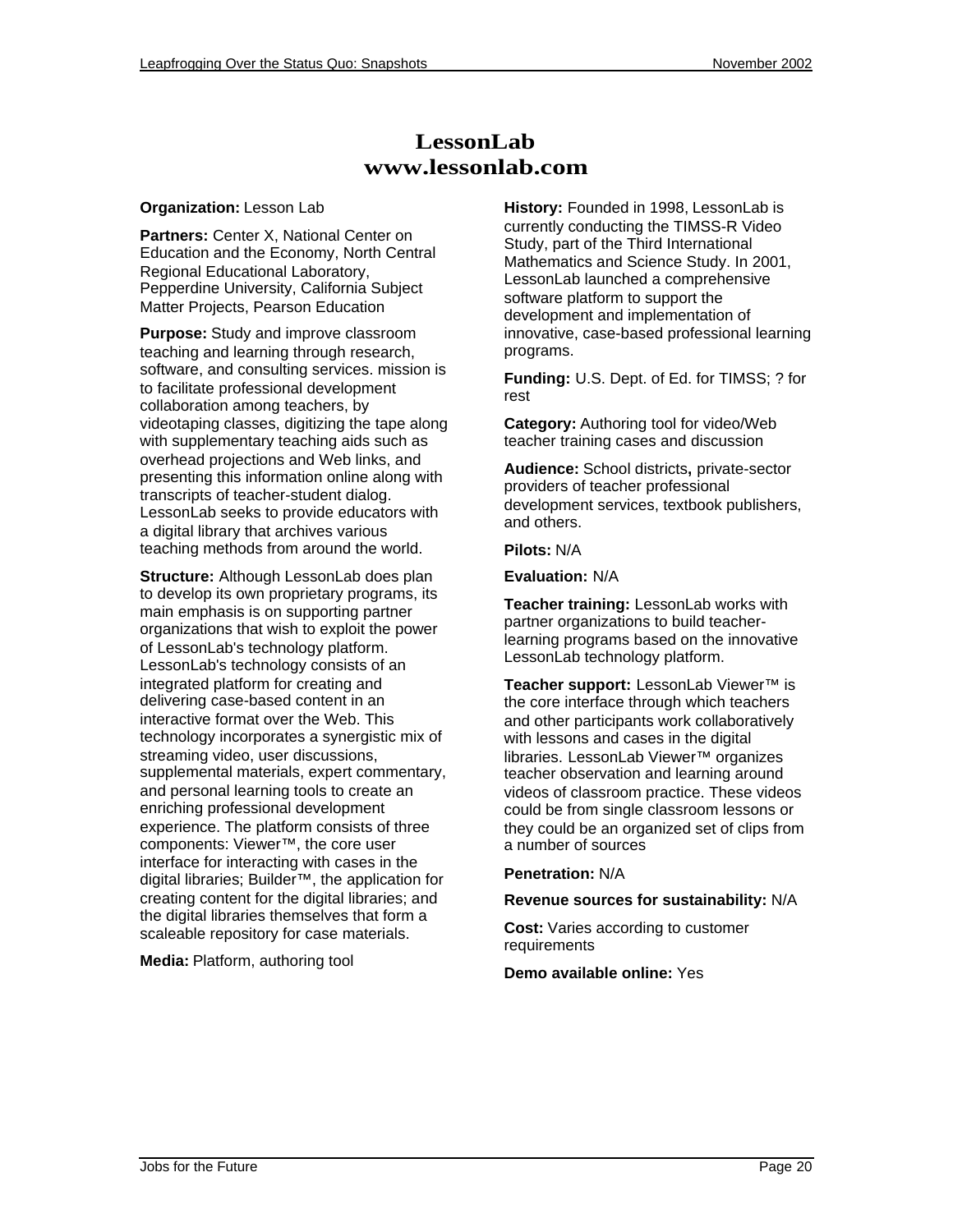### **MindCue and CareerCue www.intellicue.com**

#### **Organization:** Intellicue Corporation

**Partners:** Center for Advanced Research and Technology, America Community Partnerships, Sunset Learning, Boyden International, U.S. Marine Corps, etc.

**Purpose:** Intellicue's Web-based assessment, reporting, task-matching, and remedial tools show how a person learns and then leverage his or her learning strengths for stronger outcomes.

**Structure:** Approximately 70-minute, adaptive assessment in English or Spanish. Self-administered, it runs at the student's pace, and can be broken into many different sessions over a two-week period. Assessment instrument measures 26 contrasting learning abilities, each distinct ability being assessed through one or more timed activities. "MindCue" encompasses more than 50 such activities (an individual user is likely to experience between 16 and 18). Its modularity allows an offering of assessments under software control to 9 categories of users. "MindCue's" findings are analyzed automatically by the Reporter, which aggregates the responses into several combinations and compares them to norming tables. Eight levels of interpretative reports are offered. A third part, "CareerCue," can then match the user's learning strengths against indicators normalized for success in more than 1200 jobs or specialized tasks dereived from the U.S. Department of Labor's O\*Net database.

**Media:** Web-based interactive text and animated graphics; full digital sound

**History:** The Structure of Intellect (S.O.I.) model focuses on the mind's multiple strengths and information-processing capabilities to map each individual's range and depth of competencies. It shows its users how they are smart and how their

specific cognitive strengths can be used to countervail or bypass relative points of weakness. Intellicue refined original research on the "Structure of Intellect" and integrated it with the latest work in multiple intelligences to develop "MindCue".

**Funding:** Financed by the founding CEO in conjunction with Hunt Family Ventures, IMS Ventures, and Vogl Communications

**Category:** Assessment and development

**Audience:** Adjusts to any student's age and grade level (P-adult), requiring no more than the ability to move a mouse.

Pilots: Washington, DC, Orr Elementary 4<sup>th</sup> and  $5<sup>th</sup>$  grade comparison. NJ Juvenile Corrections contract with \$500K contract from DOL.

#### **Evaluation:** N/A

**Teacher training:** A six-hour workshop is provided in how to apply the tools and the results, along with a tutorial on the strengths and validity of the S.O.I. model.

**Teacher support:** The company has a help desk, an ongoing seminar program, and will place a staff member on site for specific engagements.

**Penetration:** The MindCue and CareerCue tools are used primarily in K-12, in corrections, and in government workforce training programs**.** The company has a separate, larger practice with different solutions for the corporate market.

**Revenue sources for sustainability:** Sales and licensing

**Cost:** An Application Service Provider model in which the suite of tools sells for \$69, with volume reductions to \$20.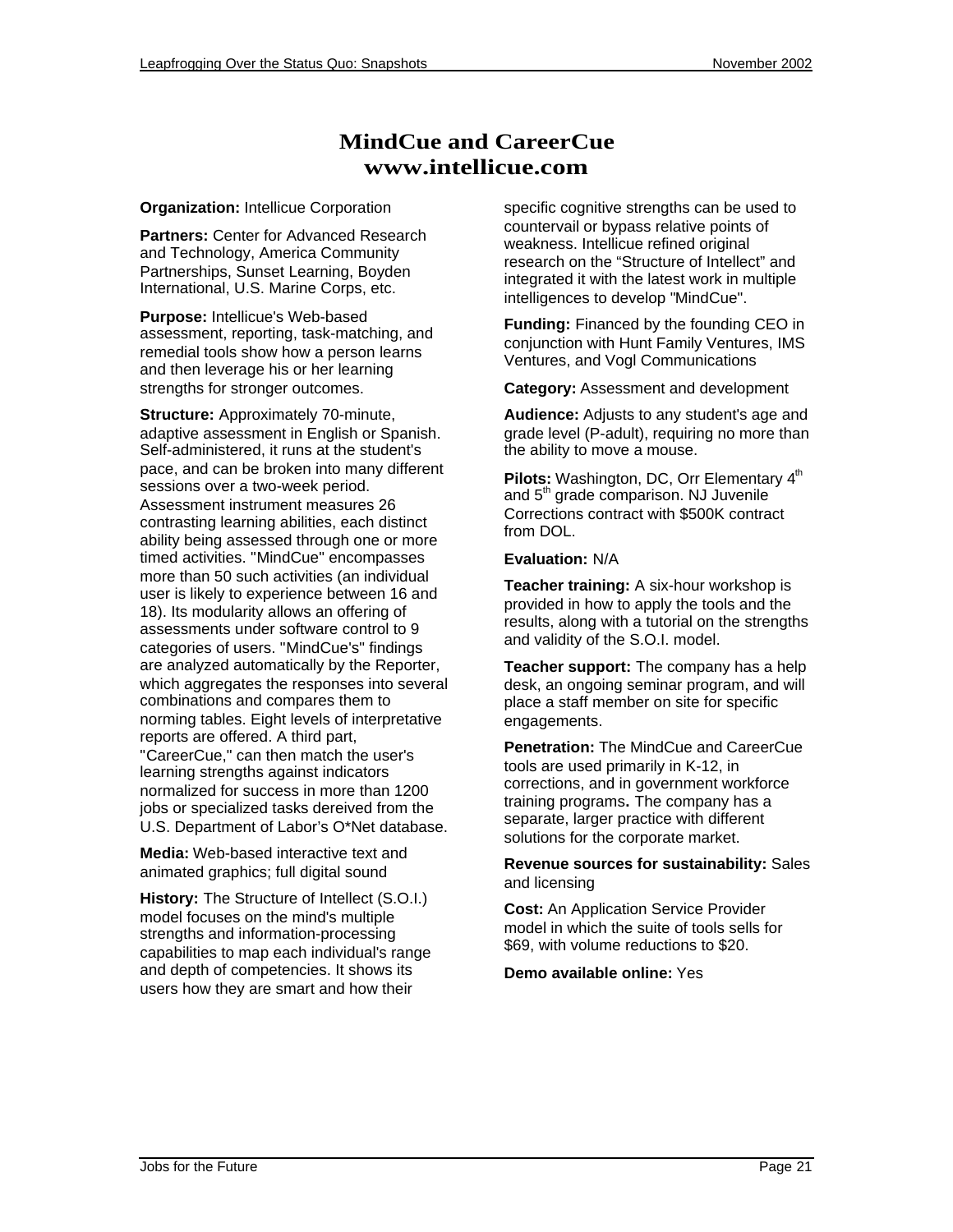### **National Urban Technology Center**

**Organization/Partners:** National Urban Technology Center

**Purpose:** To promote learning, academic performance, and workforce preparation among disadvantaged young people; and to provide adult residents with the resources necessary for long-term employability and economic security.

**Structure:** Through partnerships with community-based organizations, we have created a nationwide network of computer training centers (CTCs) and groundbreaking curriculum that empower job seekers and inspire youth achievement. Urban Tech also delivers turnkey computer training centers connected to the vast resources of the Internet, industry standard curriculum and technical assistance for operating successful computer training centers. Urban Tech works in partnership with community-based organizations such as schools, youth development centers, religious organizations, and social services agencies to prepare community members for full participation in the information age.

**Media:** Multiple

**History:** Founded in January 1995 by Patricia Bransford, former executive in IBM, to provide access to personal computers and information technology in under-served communities to address the widening gap between the "information haves" and "information have-nots".

**Funding:** Includes U.S. Dept. of Justice (over \$1million), AT&T, Ford Foundation, etc.

**Category:** Community IT building and youth curriculum

**Audience:** Communities

**Pilots:** N/A

**Evaluation:** N/A

**Teacher training:** Yes

**Teacher support:** Yes

**Penetration**: Over 100 communities

**Revenue Source for Sustainability:** Cost recovery and grants

**Cost:** Turnkey package \$15,000. Other products and services vary in cost.

**Demo:** Yes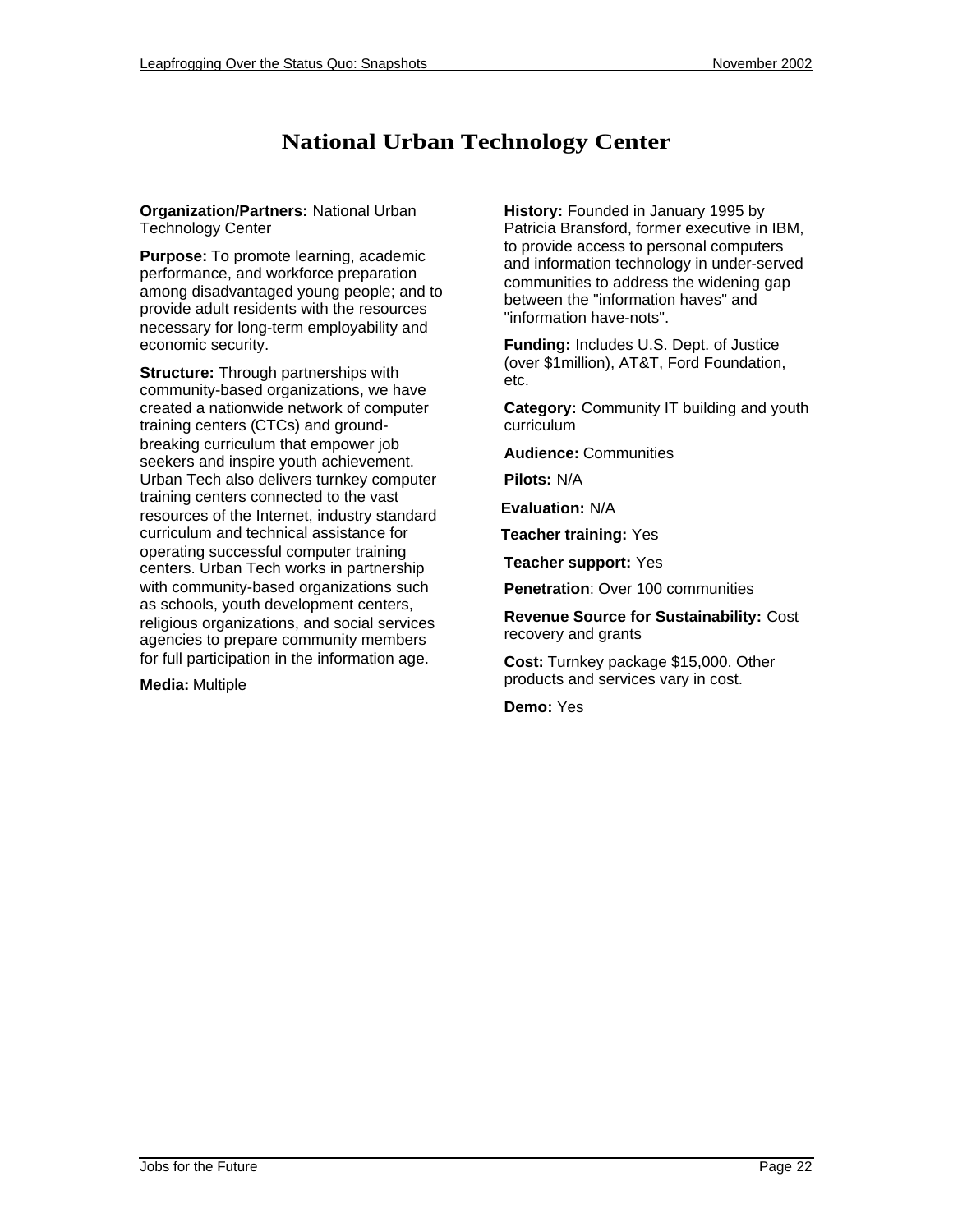### **One Economy www.one-economy.com**

#### **Organization:** One Economy

#### **Partners:** Multiple

**Purpose:**. One Economy is a national, nonprofit organization created to be a catalyst for innovation and change. Mission is to maximize the potential of technology to help low-income people build assets and raise their standard of living, helping to bring access to technology to low-income affordable housing residents around the country, and using that technology to connect people to information and tools they can use to take action and improve their lives.

**Structure:** Strategy focuses around three key areas: access, content, and demonstrations of what works in sites we call "Digital Communities." Access: Bring computers and Internet access into the homes of low-income people through partnerships with the private sector, community-based non-profit organizations, and public housing authorities. A unique partnership with Cisco Systems enables us to have 12 Cisco technologists working with us across the country. Content: Develop and aggregate self-help oriented content in both English and Spanish through our Web site the Beehive. Digital Communities: In a select number of markets, One Economy creates Digital Communities where it works with local partners to create learning environments and demonstrate how technology can help low-income residents

improve their lives. The Digital Connectors program works with youth within these communities to provide residents with computer and Internet training and technical support.

### **Media:** N/A

**History/Funding:** One Economy, which was incorporated in mid-2000, has received support from America Online, the Annie E. Casey Foundation, the EBay Foundation, the Fannie Mae Foundation, the Ford Foundation, SmartForce, Washington Mutual Foundation, Cisco Systems, and others.

**Category:** Community oriented program; resources for adults

**Audience:** Program managers, organizations, individuals

**Pilots:** In process

**Evaluation**: In process

**Teacher training:** Cisco Fellows training in communities

**Teacher support:** N/A

**Penetration:** N/A

**Revenue sources for sustainability: Grants** 

**Cost:** N/A

**Demo available online: N/A**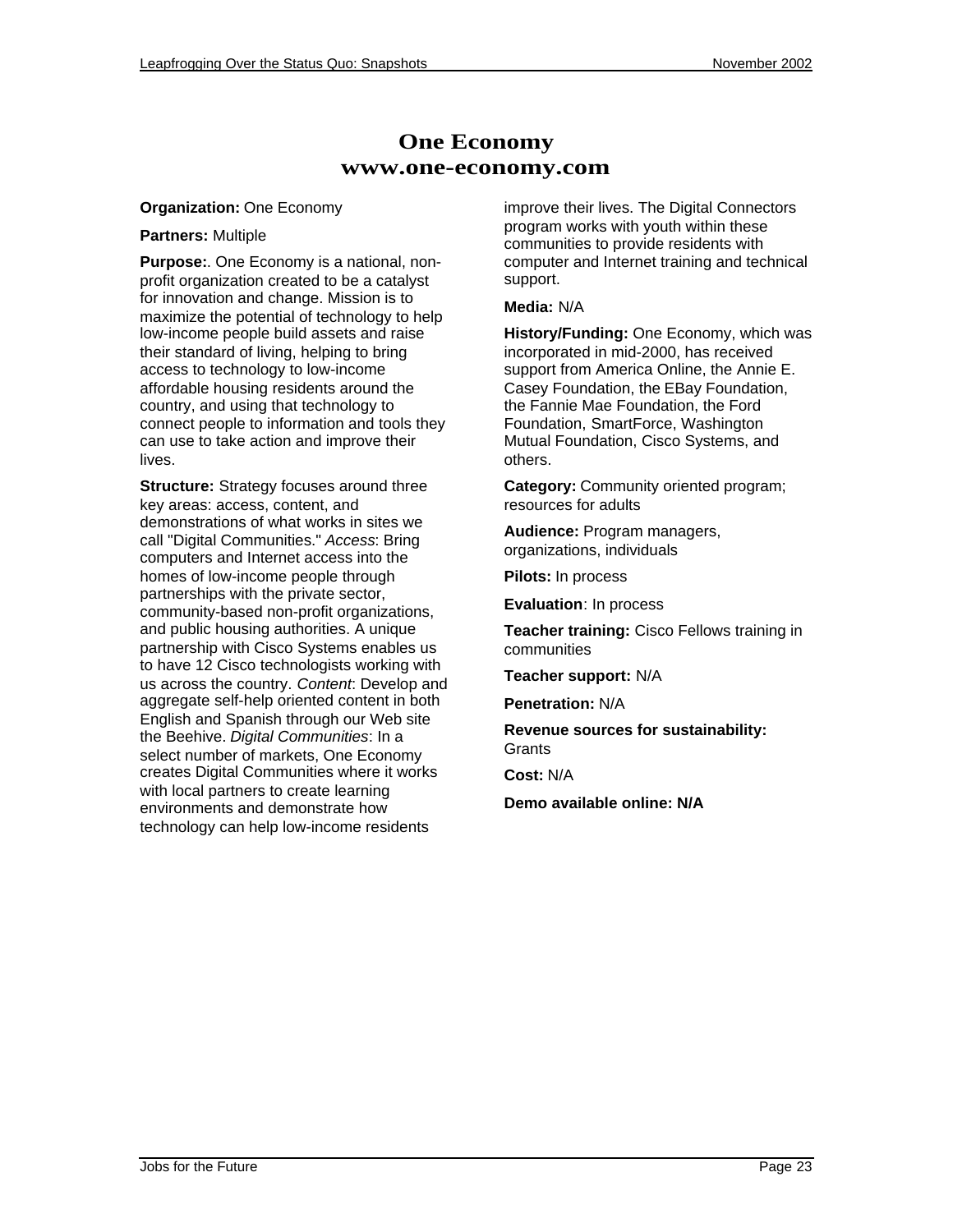### **Outreach and Technical Assistance Network (OTAN) www.otan.dni.us**

**Organization:** The Outreach and Technical Assistance Network (OTAN) is a leadership initiative of the Adult Education Office of the California Department of Education.

### **Partners:** N/A

**Purpose:** OTAN provides electronic collaboration, access to information, and technical assistance for literacy and adult education providers in California.

**Structure:** OTAN is composed of three major components: Electronic Collaboration and Resources, Reference Services and Special Information Collections, and Instructional Technology.

The Web site serves as a virtual adult education knowledge base and a jump-off point to adult education and literacy resources; an electronic forum for information exchange; technical support to users through telephone support and regional training; and an online information exchange of specialized focus groups. Provides a system for the storage, retrieval, and dissemination of current and historical adult education resources. OTAN supports adult education programs that are initiating or expanding the use of instructional technology by providing information and support for planning and implementing new technologies in adult education classrooms; maintaining an Educational Technology center where practitioners can sample new software programs; demonstrating technology products and best practices to teachers and administrators throughout California; maintaining an online, searchable vendor database of hardware, software, and print materials; and piloting models for inservice training on integrating technology into instruction.

**Media:** Online and links to sources in various media.

**History/Funding:** OTAN began in 1989 as a federally funded project through the California Department of Education, Adult Education Unit. OTAN activities are funded by contract #2000 of the Federal P.L., 105- 220, Section 223, from the Adult Education Office, Education Support Services Division, California Department of Education. However, the content does not necessarily reflect the position of that department or the U.S. Department of Education.

**Category:** Adult Education Resource

**Audience:** Individuals involved in or interested in adult basic education

**Pilots**: N/A

**Evaluation:** N/A

#### **Teacher training/Teacher Support:** OTAN For Teachers Web site

(www.adultedteachers.org) is to support adult education instructors in effective implementation of technology to enhance and improve instruction. The adult education teacher Web site is specifically designed to meet the needs of adult education instructors who want to integrate technology into adult classrooms. The new site will include: teaching resources such as free instructional software, lesson plans, Web site links and reviews, and a photo bank; communication resources such as listservs, chat areas, and communication software; and technical support such as tips for using hardware, instructions on downloading plugins, and utilities.

**Penetration:** National and International

**Revenue sources for sustainability:** N/A

**Cost:** N/A

**Demo available online:** N/A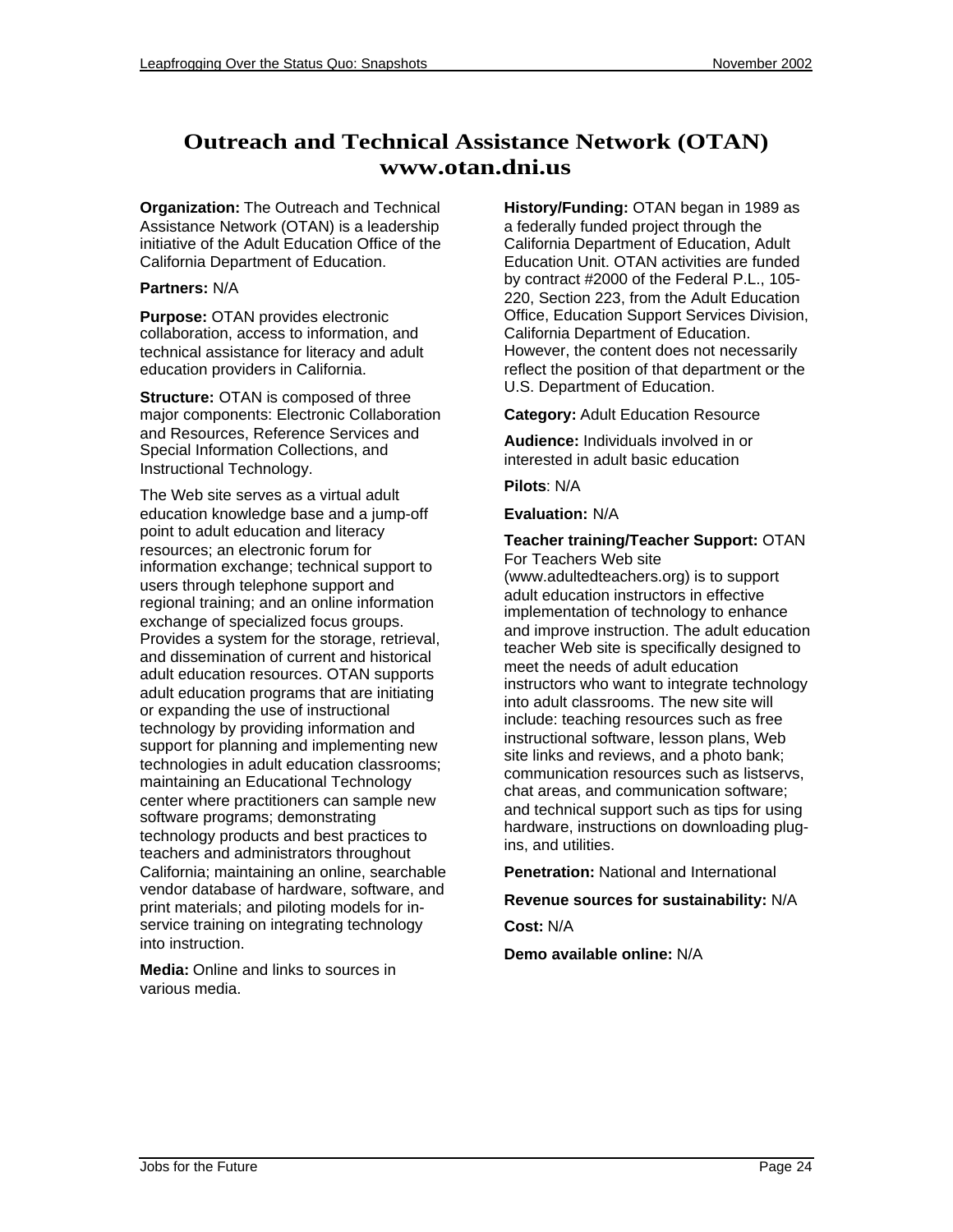### **PBS Workplace Essential Skills and GED Connection www.pbs.org/literacy**

### **Organization:** PBS Literacy Link

**Partners:** The Kentucky Network (produced the 25 Workplace Essential Skills and 39 GED Connection half-hour TV programs), NCAL (created the online lessons and learning activities for both series; the Online Management System; and designed and facilitated a series of online teacher courses); and PBS (managed the Star Schools grant and has assumed responsibility for continuation of the initiative = dissemination, technical support, teacher training, an online teacher, and maintaining the LiteracyLink Web site).

**Purpose:**. Help adult students advance toward their GED and improve those basic skills needed at the workplace, either through classroom-based or independent Web-based instruction.

**Structure:** Workplace Essential Skills and GED Connection, two integrated instructional systems combining video programs, print, and online computer technology. Both systems are stand-alone, multimedia learning systems that help adult students advance toward their GED and improve those basic skills needed at the workplace. In addition, LiteracyLink created an Online Management System that allows teachers to coach adult learners as they work online lessons, creating the first adult literacy Distance Learning system.

**Media:** Video, print, Internet

**History:** PBS LiteracyLink was created as a joint partnership in July 1996

**Funding:** Five-year, \$15 million grant from the U.S. Department of Education and the Star Schools Project.(1996-2001)

**Category:** GED preparation; workplace literacy and readiness

**Audience:** Individuals at 4-5<sup>th</sup> grade reading levels

**Pilots:** Five public TV stations hosted the pilot sites, and the Kentucky Dept. of Education provided curriculum support. Pilot in Philadelphia using WES via distance online demonstrated success (www.dlrn.org/star/showcase.html).

**Evaluation:** Report by Univ. of Michigan's Institute for Social Research (Jerome Johnston, et.al.), 11/01

Teacher training: Last year PBS LiteracyLink co-sponsored, with GED Testing Service 2 free GED 2002 Videoconferences, reaching approximately 15,000 GED instructors and administrators. More than 135 teachers were trained in face-to-face workshops in implementing technology in their classrooms. 485 participants (teachers and administrators) took an online seminar on adding tech into their classrooms.

### **Teacher support:** Yes

**Penetration:** Currently, more than 65% of the nation's public television stations air the 25 WES and/or 39 GED Connection TV programs. More than 15 states have committed to providing WES and/or GED Connection videos for use in their classrooms state-wide. 9 states have licensed the online management system.

#### **Revenue sources for sustainability:** Sale of licenses, materials

**Cost:** GED Connect ranges from \$1,250 for satellite taping site license to \$2,925 for complete set of 39 programs on VHS cassettes, to \$40 for set of three workbooks, to \$25 for Teacher's Guides. Special bulk order and statewide license pricing.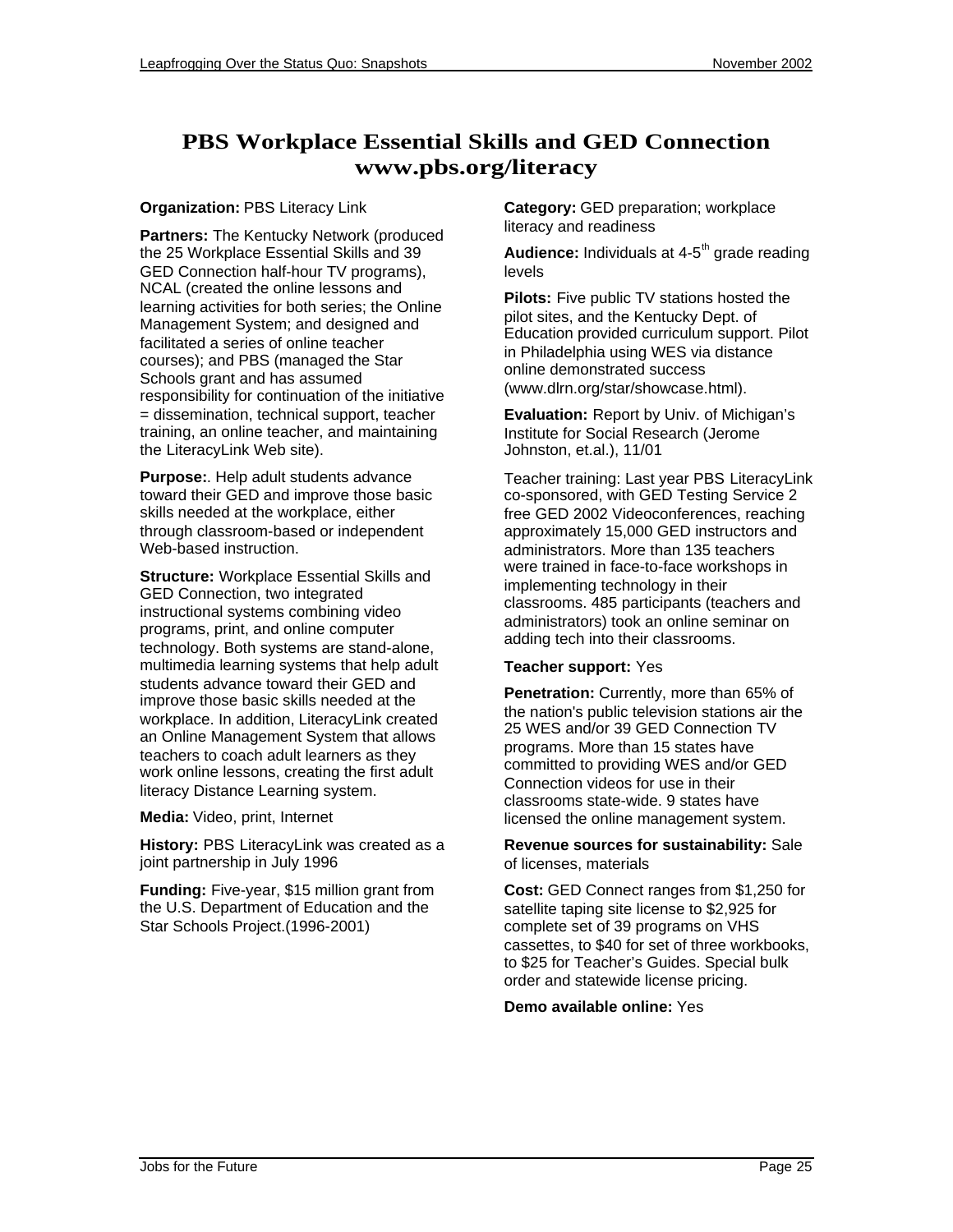### **Professional Development Kit (PDK): Multimedia Resources for Adult Educators www.literacy.org/pdk**

**Partners:** The National Center on Adult Literacy at the University of Pennsylvania's Graduate School of Education is developing PDK in collaboration with SRI International. Funding for PDK comes from the U. S. Department of Education, Office of Vocational and Adult Education, Division of Adult Education and Literacy.

The goal of PDK is to increase access to high quality staff development through the design and delivery of technology-based resources.

**Purpose:** To help adult educators in the areas of ABE, GED and ESL explore and develop their practice in new ways. PDK consists of a reflective framework that supports participants' efforts to generate questions and brainstorm solutions to challenging professional situations. PDK aims to support community and collaboration between adult educators by providing opportunities and tools for communication.

**Structure:** Teacher-centered system that provides systematic and sustainable professional development opportunities to adult educators. Informed by key principles of adult learning and development, PDK aims to bridge educational research and practice by supplying a framework that supports teachers' efforts to examine and develop their practice. PDK consists of a variety of resources, including:

ß **Over eight hours of video** investigations containing: interviews of learners, teachers, researchers,

and administrators; classroom practice; and in-depth exploration of specific topic areas such as ESL, ABE, GED, math, writing, assessment, integrating technology, and much more

- ß **An Internet site** that contains online tools such as discussion boards; teacher portfolios with needs assessment activities; data collection suggestions, action plan infrastructures; and reporting frameworks; and four knowledge databases to search related resources
- ß **A participant's guide** that describes the system and identifies possible applications in various contexts
- ß **Audience:** Relies on technology as a delivery mechanism, technology is not a central aspect of the system's content

PDK's flexible design and extensive support resources allow its use in any number of scenarios. PDK can be used as a staff development tool within local programs. It can easily act as an instructional centerpiece for a regional professional development initiative, or an individual, seeking to expand his/her practice, can use PDK as a resource for professional exploration.

**Cost:** Free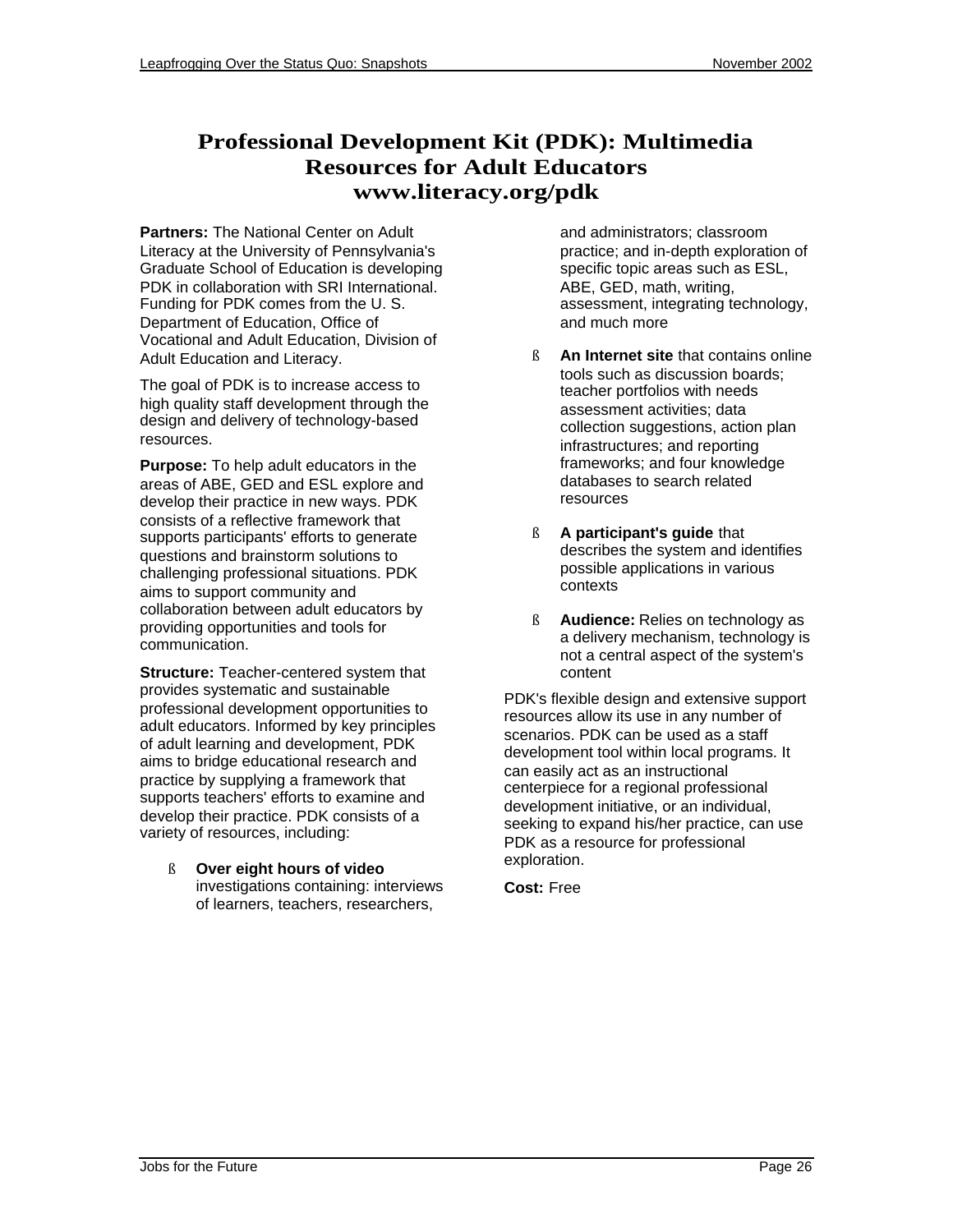### **Project Connect www.pbs.org/literacy/esl Launch in January 2003**

#### **Organization:** PBS

**Partners:** National Center on Adult Literacy, the adult education division of Jefferson County (KY) Public Schools, and several public television stations.

**Purpose:** The goal of PBS LiteracyLink's Project CONNECT is to create supplemental Web-based instruction for intermediate adult ESL learners. The self-paced Web site will focus on working in the United States, continuing one's education in the United States, and civic participation.

**Structure:** Exercises, communication and publishing features, video passages and a basic Internet tutorial. Embedded assessments will provide feedback to learners throughout the site.

**Media:** Web-based multi-media

**History:** N/A

**Funding:** Five-year project funded by U.S. Department of Education Learning Anytime Anywhere Partnerships.

**Category:** ESL, U.S. cultural context

**Audience:** Adults learning English with an emphasis on listening and reading comprehension.

**Pilots:** N/A

**Evaluation:** Not yet released

**Teacher training:** N/A

**Teacher support:** N/A

**Penetration:** N/A

**Cost**: Free. A fee-based "online management system" by which teachers can be matched with learners in online classrooms for distance learning is planned.

**Revenue sources for sustainability:** N/A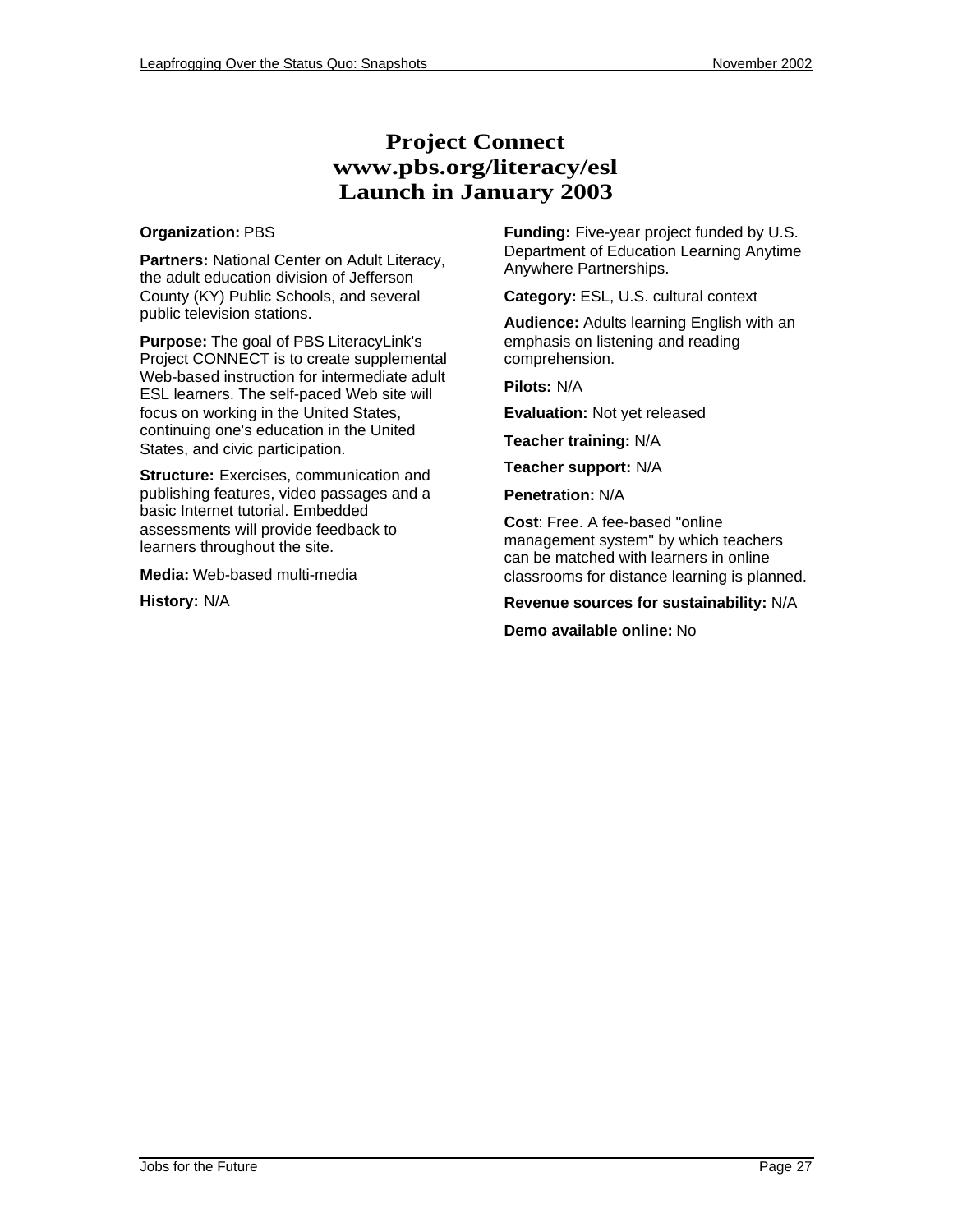### **Quantum Intelligent Tutor www.quantumsimulations.com**

**Organization:** Quantum Simulations is a business-to-business technology provider that develops artificial intelligence tutoring engines that power existing software, hardware, and distance learning products.

**Purpose:** Products to encourage students from middle school through college to solve science problems. Satisfying an unmet need for on-demand tutoring, the software uses an interactive dialogue tool that challenges students to understand why an answer is correct, measurably improving comprehension and test performance.

**Structure:** Quantum Tutoring Engines are available in modules, just like chapters in a book. New subjects and modules are continually in development. Currently, Quantum is offering Quantum Chemistry and is developing Quantum Mathematics.

**History:** Developed by Dr. Benny Johnson and Mr. Dale Holder, leading educators, scholars, and entrepreneurs in the fields of

chemistry, mathematics, and artificial intelligence technologies.

**Funding:** Quantum is funded and supported by the U.S. Department of Education and the National Science Foundation.

**Pilots/Penetration:** Holt, Rinehart and Winston (HRW), with textbook publishing and online learning tools for secondary education, has entered into a long-term agreement with Quantum Simulations, Inc. to offer Quantum Intelligent Tutors for high school chemistry, high school physical science, high school integrated science and middle school physical science over the Internet

[www.hrw.com/science/qtutor/index.htm].

**Cost**: Pricing for Quantum Intelligent Tutoring Engines are based on licensing royalties, support fees, and the level of integration required for educational product.

**Demo:** Yes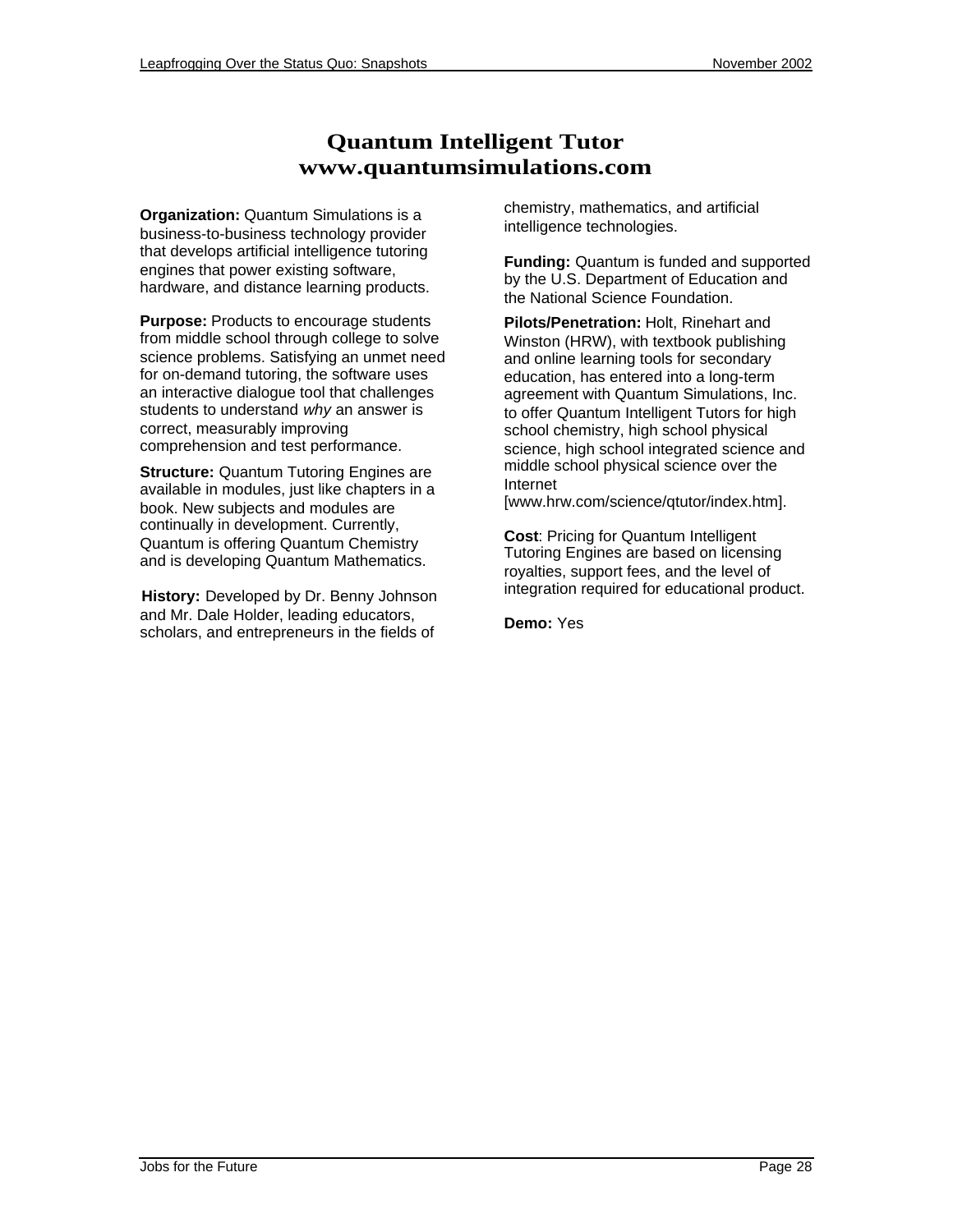### **Reading Partner/Reading Recognition<sup>1</sup>**

#### **Organization:** IBM

**Partners:** N/A

**Purpose:** Authoring tool for use by teachers/instructors to develop "books" that may be targeted to any literacy level of ESOL group, using workplace, job, or other context. Audio, video, recording feature supports pronunciation, communication, reading, and writing.

**Structure:** Audio, video, student voice recording

**Media:** Interactive voice/audio/video software

**History:** Derived by IBM from its successful "Reading …" developed for elementary school children

**Funding:** IBM/IBM Foundation; Don Johnston, Inc. will market and price

**Category:** Reading, speaking, ESOL, workforce readiness

**Audience:** Any

**Pilots:** Seven in fall 2001 (Dallas, Bronx FEDS, Rochester, MN WIB, Vermont, etc.)

**Evaluation:** Internal evaluation by ALMA (6/02)

**Teacher training:** Some for pilots; pending for commercial sales

**Teacher support:** Pending for commercial sales

**Penetration:** N/A yet

**Revenue sources for sustainability:** Sales

**Cost:** N/A

**Demo available online:** N/A

l

<sup>&</sup>lt;sup>1</sup> IBM recently sold Reading Partner to Don Johnston, Inc. It is now called Reading Recognition.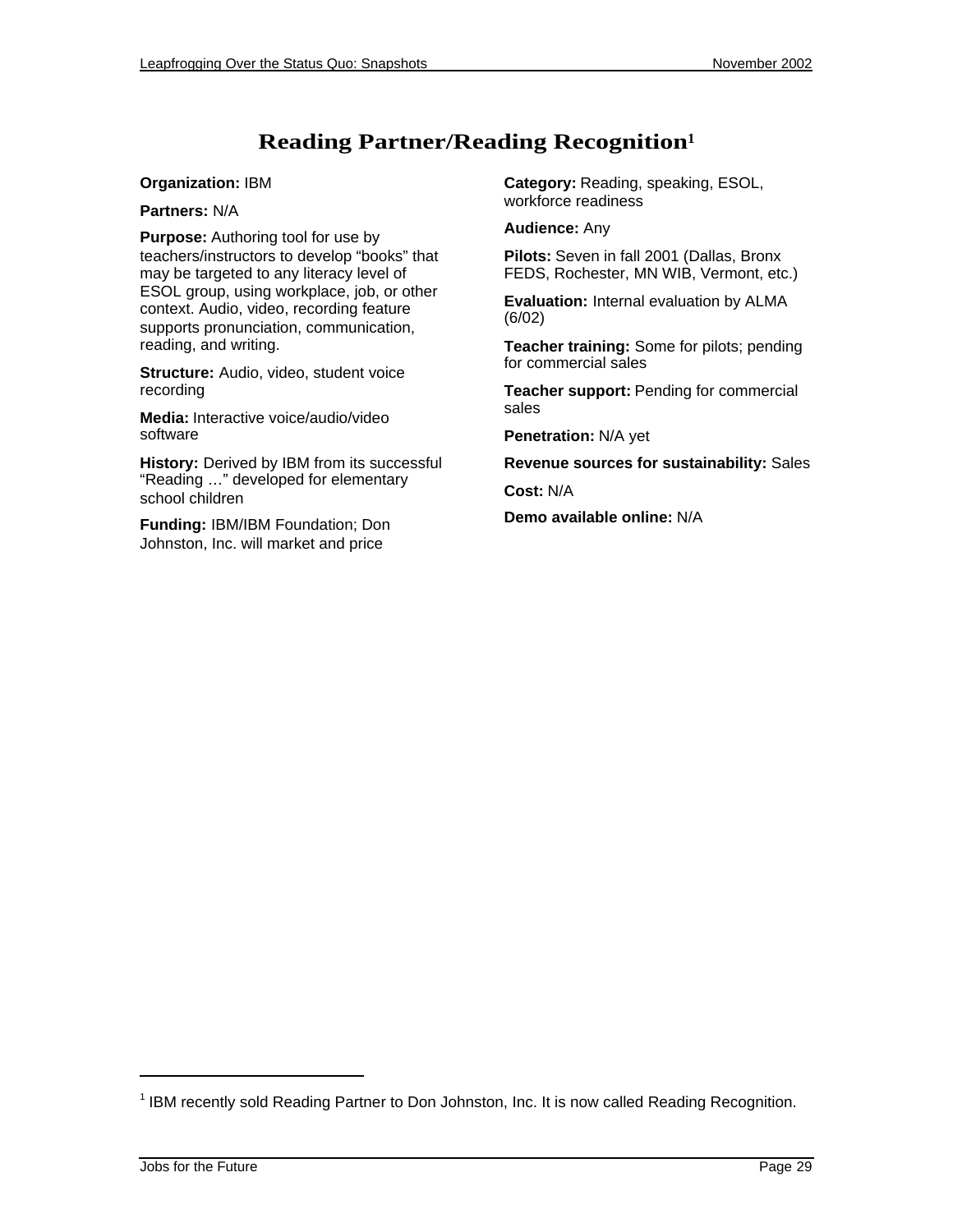### **SCANS 2000 www.scans2000.swep.com**

**Organization:** Southwestern Publishing/ Thomson Learning

**Partners:** Southwestern Publishing/ Thomson Learning; Johns Hopkins **University** 

**Purpose:** To teach SCANS skills in integrated environment. "SCANS 2000 Virtual Workplace Simulations create a challenging, interactive workplace experience that will give you a chance to apply your academic and soft skills in a realworld setting. SCANS 2000 makes learning fun while providing real-world relevance to every day academic subjects." (Web promo).

**Structure:** CD-ROM Interactive Simulations based on individual organization challenges. Titles include: Designing an Information System, Building System Quality, Making a Technical Presentation, Building a Problem-Solving Team, Developing a Marketing Plan, Developing a Business Plan, Making Complex Decisions. Each Simulation includes: CD-ROM, user guide, and facilitator's guide.

**Media:** static graphic/photo simulations, with point and click interaction, audio and text

**History:** Based on 1992 SCANS Commission Report that identified 5 general areas of competence (resources, interpersonal, information, systems,

technology) and 3 foundation skill sets (basic skills, thinking skills, personal qualities).

**Funding:** Corporate investment

**Category:** Job and Workplace-related skills

**Audience**: Faculty who teach mathematics, marketing, business economics, English, communications, information systems, technology, manufacturing, quality control, project management science decisionmaking, ethics

**Pilots:** N/A

#### **Evaluation:** N/A

**Teacher training:** In conjunction with the Johns Hopkins University's SCANS 2000 Center, the PBS Adult Learning Service is offering an extended professional development program. Program includes: training videos, print materials, print-based evaluation rubrics for classroom use, 2-day seminars, and participation in an online learning community.

#### **Teacher support:** Yes

**Penetration:** N/A

#### **Revenue sources for sustainability:** Sales

**Cost:** Individual CD-ROM: \$67.46; user guide: \$12.56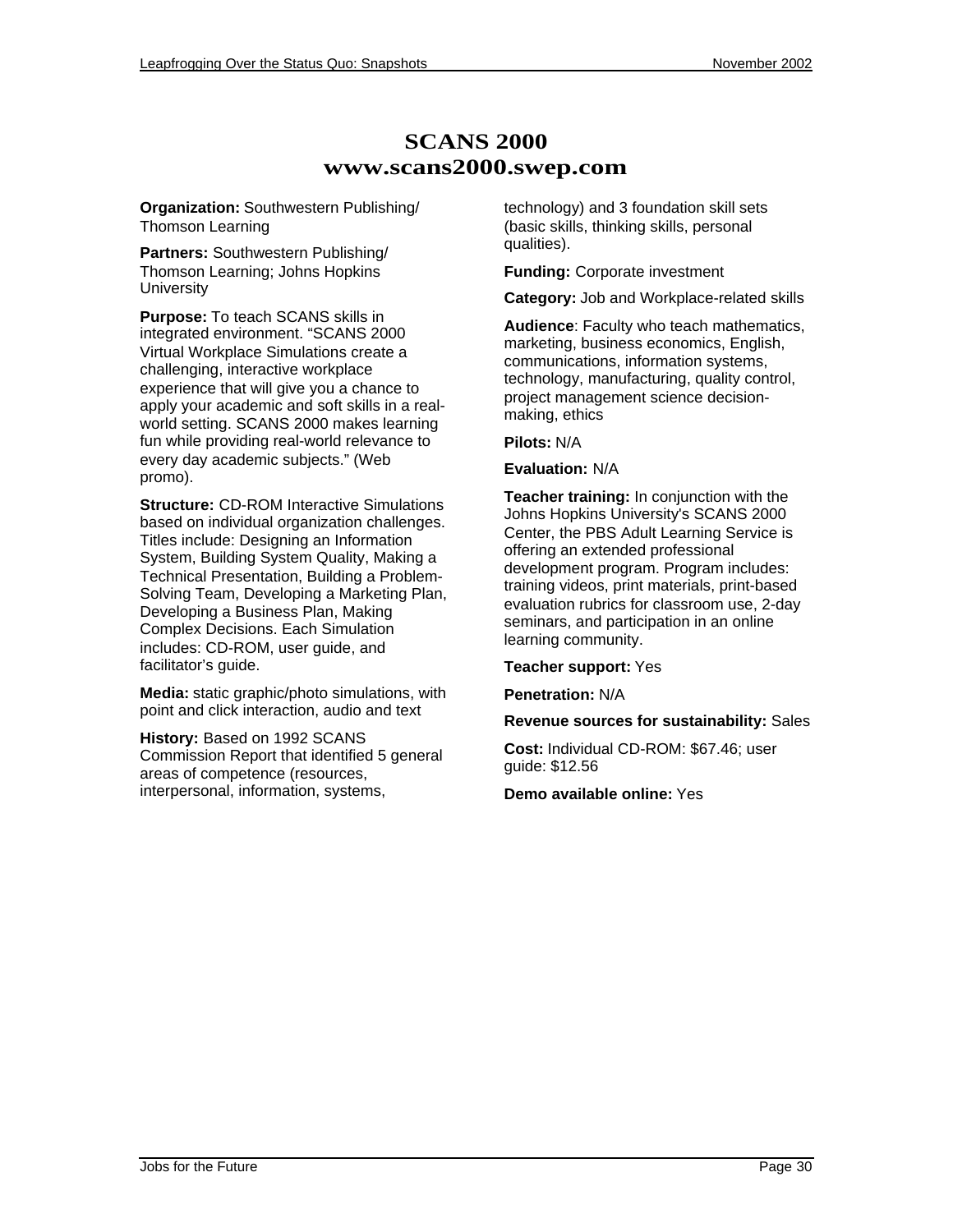### **Smarthinking.com www.smarthinking.com**

#### **Organization:** SMARTHINKING

**Partners:** Business Partners: Houghton Mifflin, NCS Pearson, Pricewaterhouse-Coopers, EDS

**Purpose:** Provides people, technology, and training to help postsecondary institutions offer their students outstanding online tutoring and academic support, connecting students to qualified educators anytime, from any Internet connection.

**Structure: Provides: Online Tutoring and** Learner Support Services fully staffed by experienced and SMARTHINKING-trained e-structors™(tutors); a Learner Support Management (LSM)™ Technology Platform; and Training and Consulting Services. Currently 7 subject areas: Mathematics (basic Math through Calculus II), Writing (essays in all subjects and career writing), Real-Time Grammar and Brainstorming, Statistics, Accounting, Economics (Macro and Micro), Chemistry, Spanish.

**Media:** Internet/Web

**History:** Established 2000

**Funding:** Initial funding \$7 million venture capital

**Category:** Literacy, ESL

**Audience:** Currently postsecondary education students in community colleges, commuter schools, etc. who are full- or parttime employed, in 28-30 year old range. Could serve low-skilled adults with addition of tutors focused on that population.

**Pilots:** Launched with 30 colleges and 30- 40 tutors

### **Evaluation:** No

**Teacher training:** Tutors are high school and college teachers, grad students, PhDs, etc. Trained in online, platform-specific and "self-discovery" methods by Smarthinking. Can also use on-campus tutors trained in Smarthinking pedagogy.

### **Teacher support:** N/A

**Penetration:** SMARTHINKING works with over 200 school clients and businesses, including the U.S. Army, Kentucky Virtual University, California Virtual College, and Houghton Mifflin.

### **Revenue sources for sustainability:**

Colleges buy blocks of hours [@](mailto:@) \$30/hour; students draw down on central "bank" of hours as they use service.

**Cost:** Variable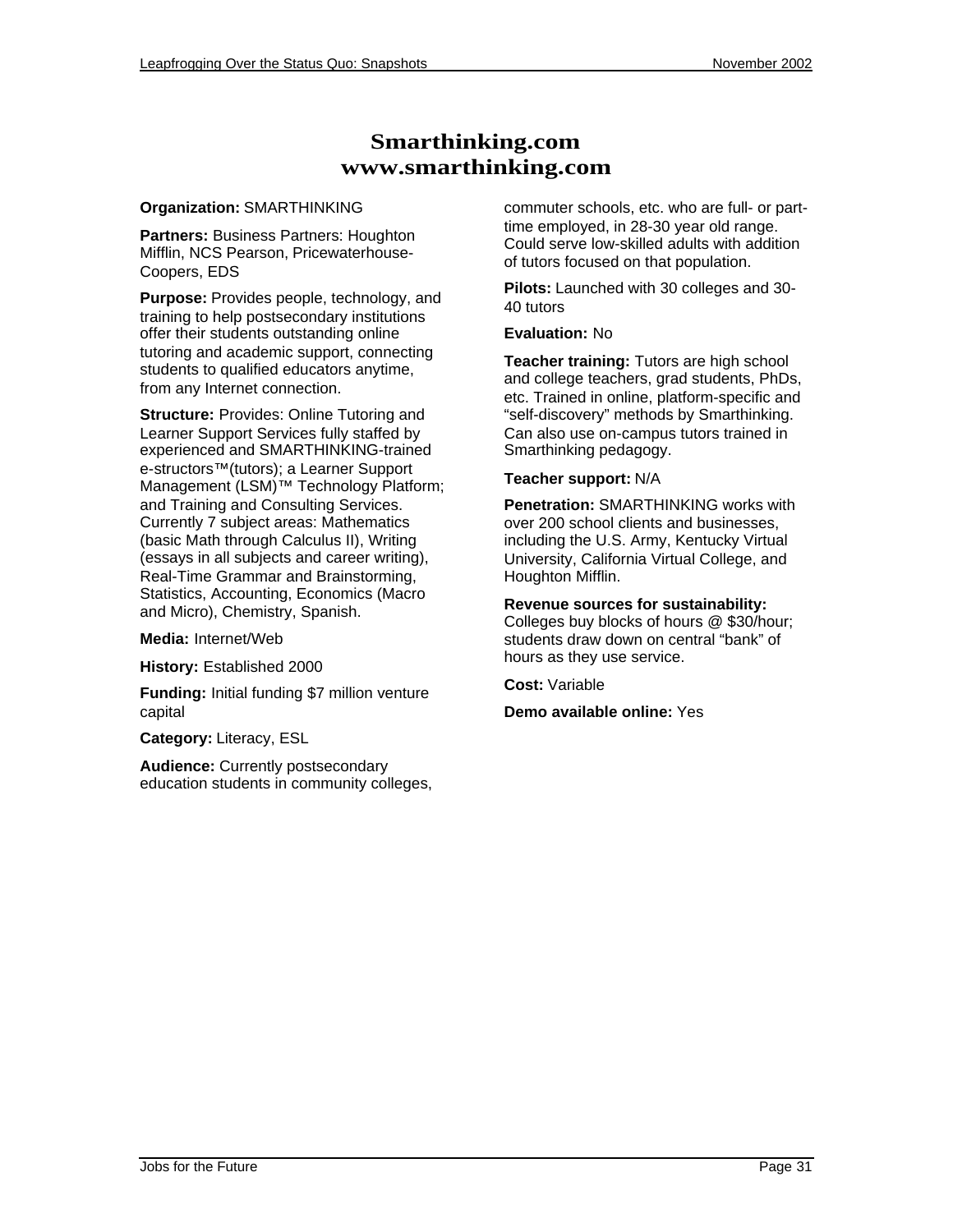### **Tech 21 www.tech21.org**

The National Center on Adult Literacy, in partnership with the Sacramento County Office of Education (SCOE), the Public Broadcasting Service (PBS), and the National Adult Education Professional Development Consortium, Inc. (NAEPDC), will implement TECH21.

The project will consist of a principal NCAL National Technology Laboratory for Literacy and Adult Education in Philadelphia, a companion OTAN/SCOE Technology Lab in Sacramento, a "hands-on" Demonstration Lab in Washington, D.C., seven adult education program-based field sites nationwide, and an Internet portal. At each site, adult learners and educators will learn how to use and participate in the development of IT-based models for learning, instruction, and professional development.

Researchers, practitioners, and adult learners will collaborate in a "real-time" process of research and evaluation, utilizing the expertise of top specialists in

educational technology and incorporating the practice-based experience of practitioners and learners. Innovative, technology-based instructional materials will be examined, tested, refined, and implemented. Videoconferencing, digital broadcasting, and the Internet will be used to extend the temporal and geographic diffusion and adoption of model training and materials.

Learners and practitioners involved in TECH21 will become leaders in the use of IT in adult education, and their leadership will be leveraged to build capacity throughout the adult education system, thereby assuring a robust process of scaling up. Substantive internal and external evaluation will assure that TECH21 provides the highest quality information to the field and is, at the same time, responsive to a broad range of constituencies in the field of adult education.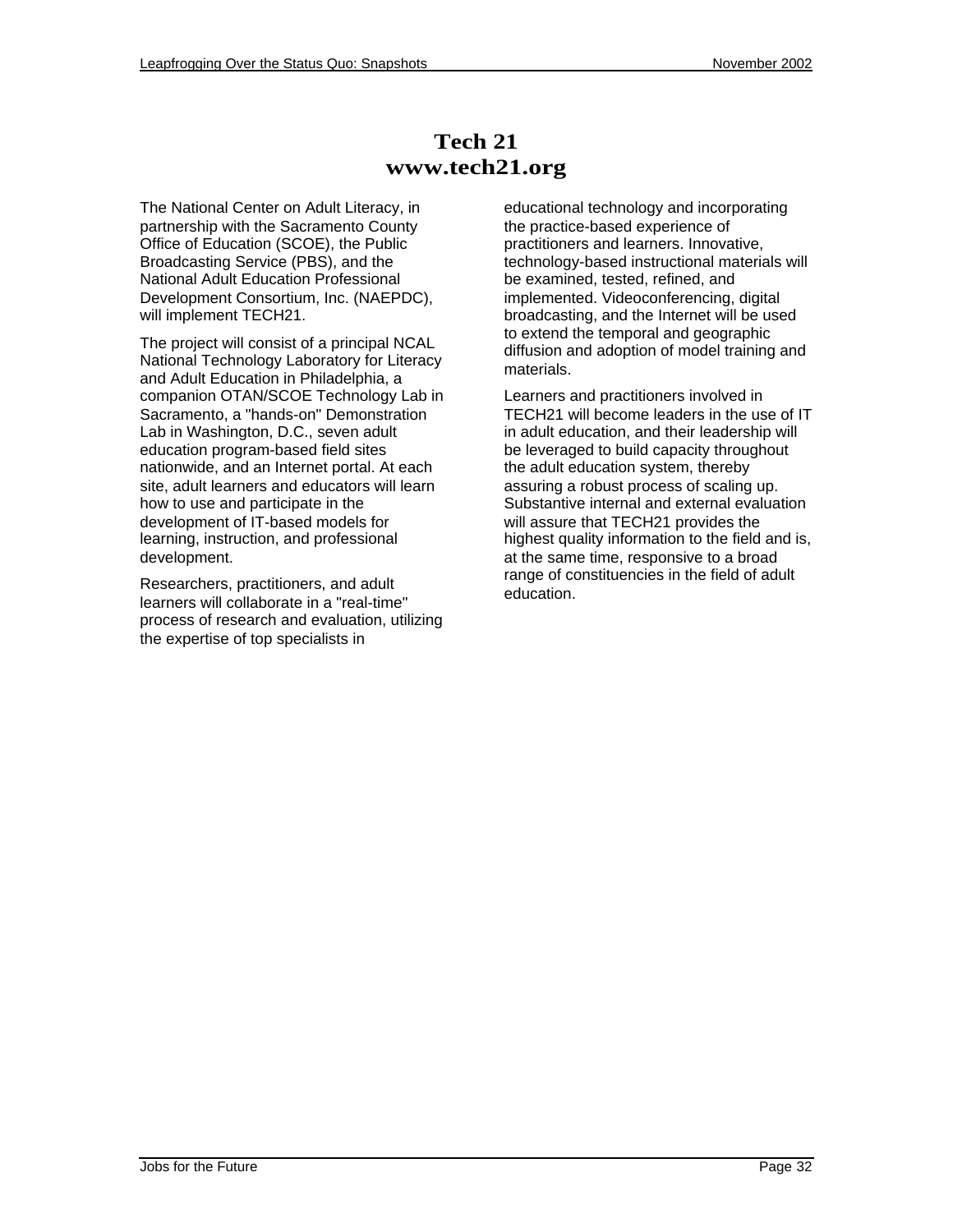### **Technology for All-Houston www.techforall.org**

#### **Organization:** N/A

**Partners:** HUD Neighborhood Network Initiative, America Connects Consortium, the Community Technology Centers Network, the LINCT Coalition, and the Association for Community Networking.

**Purpose:** To address the workforce skills shortage in the United States

**Structure:** Technology for All is has over 110 community technology centers (CTCs) in Houston. These centers provide numerous forms of online training. Program participants can gain training in A+ and get certified. eForce, the learning platform provided through Skillsoft, TFA-Houston's national sponsor, provides training software packages that include Performance Power, an Academic Assessment Skills Test preparation program that includes content in English and Spanish. Additionally, TFA-Houston provides online training and assessment packages applications in the Microsoft Office suite, including Word, Excel, PowerPoint, and Access.

### **Media:** N/A

**History:** TFA-Houston was organized in Houston in 1997 with the encouragement and support of several community business leaders.

**Funding:** TFA-Houston is made possible through the generous donations and support of its corporate sponsors. Skillsoft, TFA-Houston's national sponsor, has made significant contributions in the forms of eLearning scholarships. THA-Houston also receives funding from FYI-Net.com, BP, iverCity.com, Shell, Washington Mutual, Acesync.com, RHINOMax Solutions, ExxonMobil, Microsoft, InfoSource, Stonebridge Technologies, Arthur Andersen, Citrix, and Sprint Broadband Wireless.

### **Category:** N/A

**Audience:** Adult and K-12 learners; CTCs in Houston serve about 37,500 persons a week

**Pilots:** N/A

**Evaluation:** N/A

**Teacher training:** N/A

**Teacher support:** N/A

**Penetration:** Regional in Houston, Colorado, and Cleveland

**Revenue sources for sustainability:** N/A

**Cost:** N/A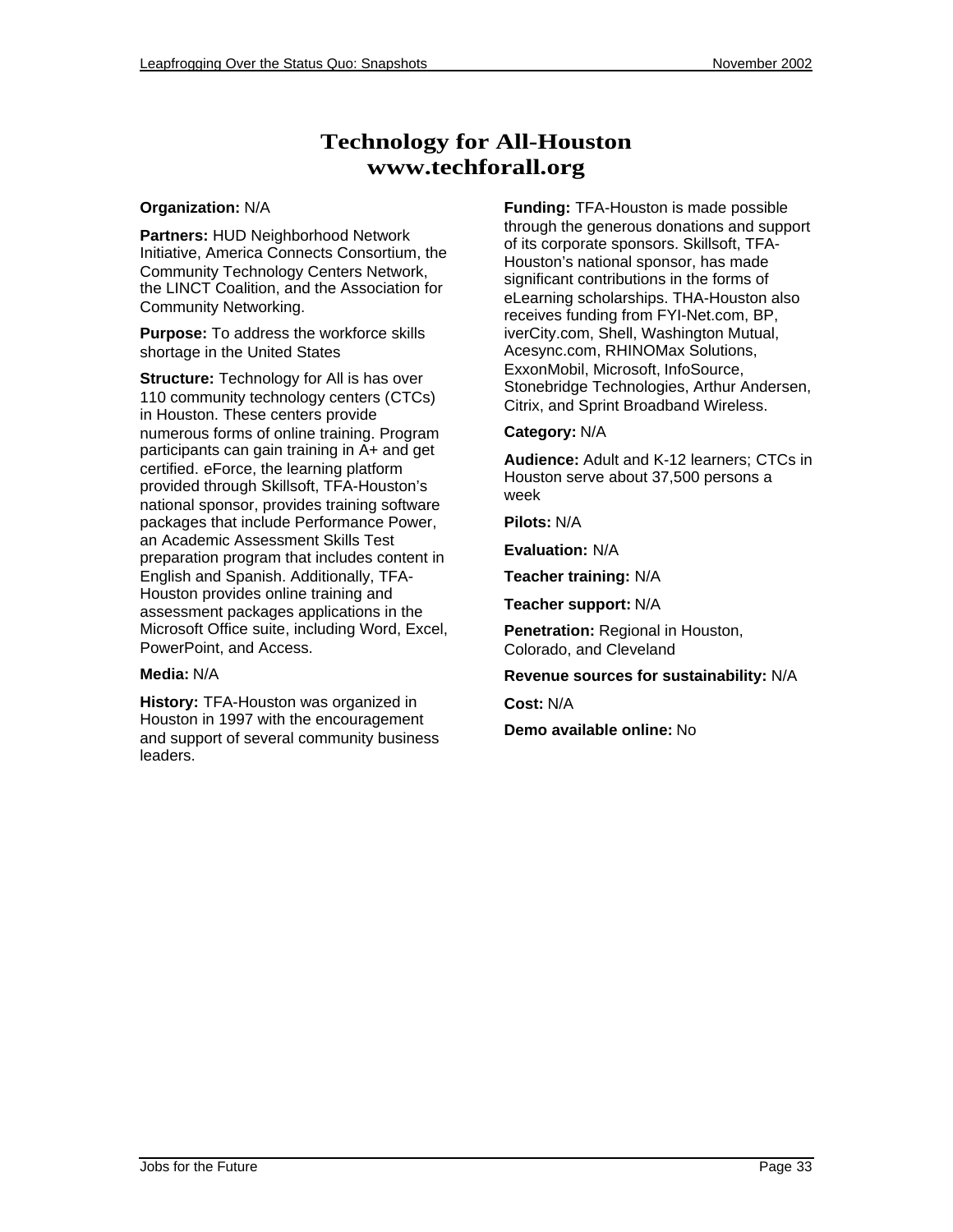### **The Learning Edge www.thewclc.ca/edge**

**Organization:** The Wellington County Learning Centre (Canada) provides residents of the county with a vital learning service, and with information about literacy issues. The Wellington County Learning Centre promotes a learner-centered approach to literacy upgrading. This means learners direct their own learning and set their own goals — both long-term and shortterm.

#### **Partners:** AlphaPlus/AlphaRoute

**Purpose:** The Learning Edge offers access to Web-based information and content on using the Web, practical and philosophical life issues and needs (ethics of what to do with found money, health care), interpersonal communication (online chats), literacy (reading, writing, math), etc.

**Structure:** Two methods: 1) its "guided tour" explains, using text, graphics and audio, exactly how to navigate and use the site; 2) its newspaper format allows individuals to access information via "stories" without going through typical Web site entry protocols (registering, clicking on menu bars to enter, etc.). Each story includes learning exercises (primarily "word work") as well as games to enhance comprehension.

**Media:** Web-based written and audio text, interactive (Question and Response exercises), animation

**History:** The Learning Edge is a pilot project of WCLC. It appears periodically, beginning with Issue 1 in October 2001 and including Issue 4 in July 2002. It was developed by a Canadian, Mike Kelly.

**Funding:** Ontario Ministry of Training, Colleges and Universities, National Literacy Secretariat of the Government of Canada. Ottawa Citizen newspapers allow use of stories and visual images.

**Category:** Introduction to Web, literacy, workforce/life readiness

**Audience:** Individuals with any level of literacy ("lessons" offered at Levels 1 & 3 and also read aloud).

**Pilots:** It is a pilot

**Evaluation:** N/A

**Teacher training:** N/A

**Teacher support:** N/A

**Penetration:** Over 2,000 visits in June, accessing 38,000 pages. Visitors from 13 countries in North and South America, France, UK, Austria, Saudia Arabia, Taiwan, New Zealand, etc.

**Revenue sources for sustainability:** Government of Canada; seeking additional funding from National Literacy Secretariat

**Cost:** Free

**Demo available online:** All online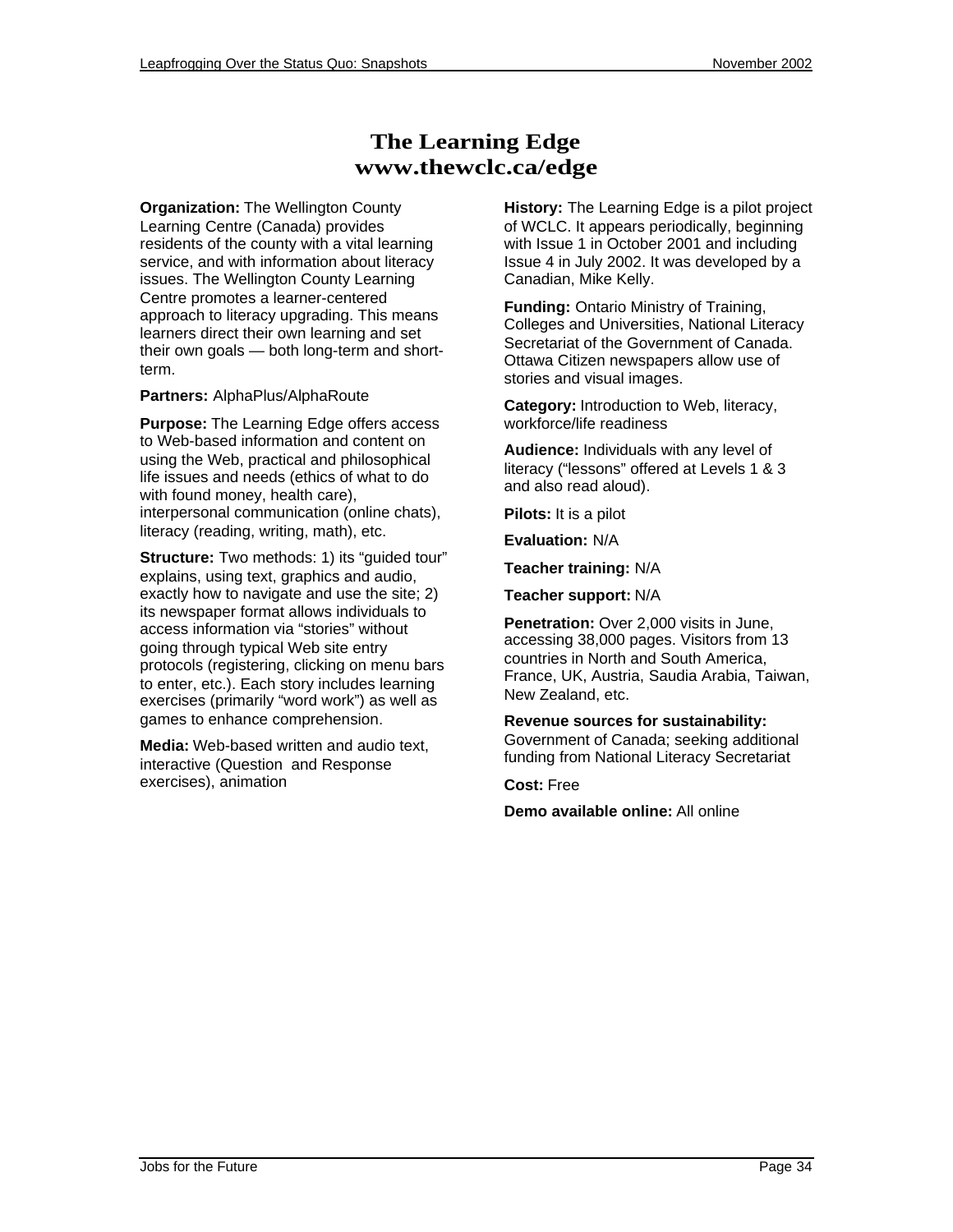### **The Lesson Place www.cyberstep.org/products/cdromtool.html**

#### **Organization:** Cyberstep.org

**Partners:** Sacramento County Office of Education, Los Angeles Unified School District, Adult Literacy Media Alliance, and Aguirre International.

**Purpose:**. CD-ROM authoring tool allows teachers to create a wide variety of multimedia learning activities without programming skills.

**Structure:** Using simple forms, the tool will automatically create several types of activities from the same set of information. Activities include quizzes, games, and exercises using words, pictures, and sound. Students can do daily class assignments or find learning activities on their own.

### **Media:** CD-ROM

**History:** One of the products developed by the Cyberstep partnership, under a grant from the U.S. Department of Education.

**Funding:** U.S. Department of Education

**Category:** Teacher support: curriculum and authoring tool

**Audience:** Adult basic education teachers

**Pilots:** No

**Evaluation:** Just released

**Teacher training:** Product is teacher training

**Teacher support:** N/A

**Penetration:** CD-ROMs and copyrights are being given to state directors of education and California adult schools.

**Revenue sources for sustainability:** N/A at this time.

**Cost:** Free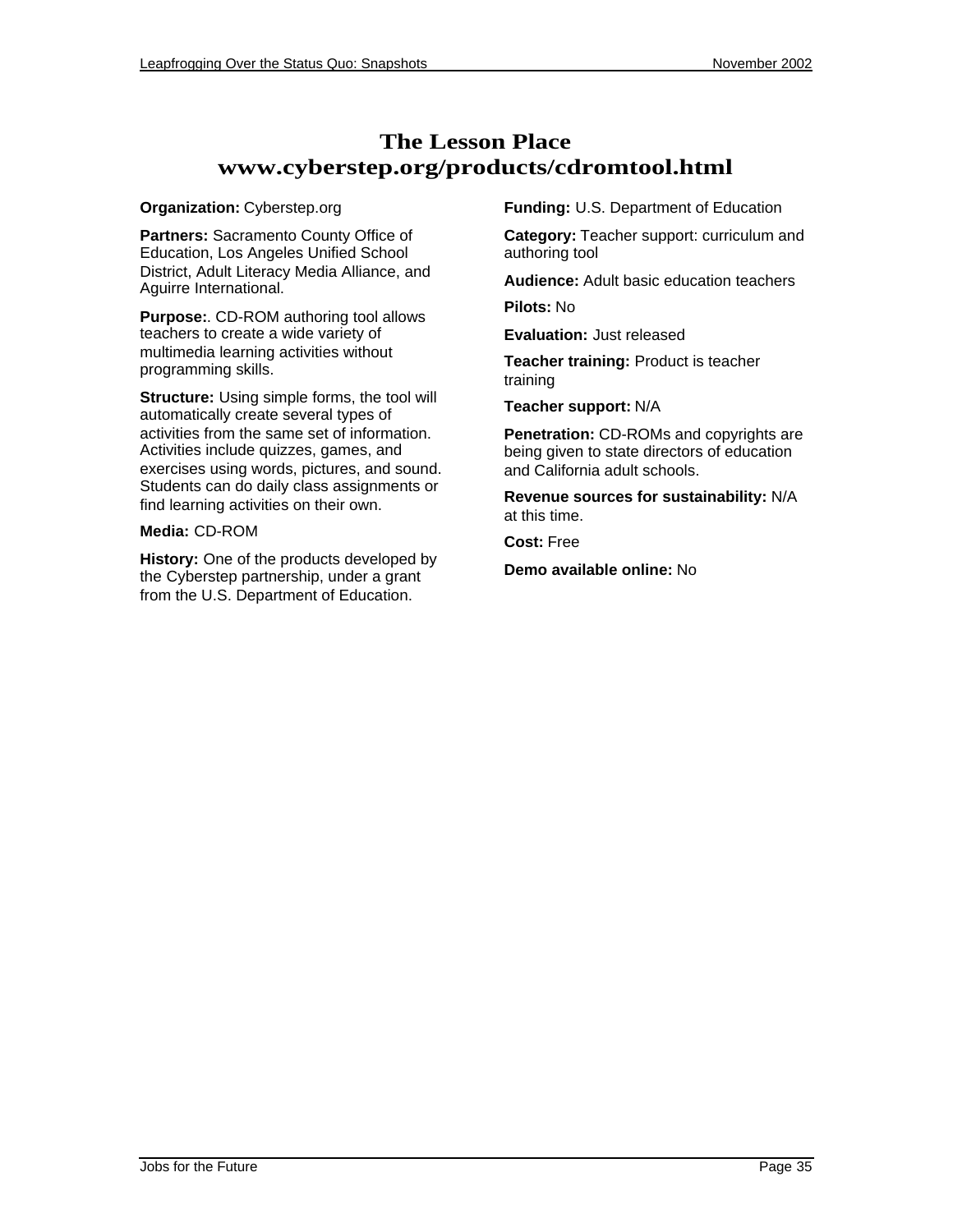### **The Office www.workingsimulations.com/theOffice.html**

Uses static simulation and takes place in a single, unoccupied office. Developed as a pilot through funding from the U.S. Department of Education and Small Business Innovation Research program, the Office provides tasks and opportunities to learn office protocol, from negotiating voice mail, email, and the In-Box to typical occurrences such as interruptions, changes in priority tasks, requests outside of the specific jobs, etc. The Office has not been designed to fit into or support a particular curriculum or test, but it is based on cognitive principles, provides an "office help" figure for each task, and gives the individual more challenging or equally challenging tasks with the successful or unsuccessful completion of each task.

It is easily navigable; although it does require the (free download) Flash player. The appeal of this site lies in its simplicity. It offers opportunity to an individual to learn and experience the atmosphere of an office in a relatively short, but effective, period of time. It is an example that technologyenabled learning can be developed in short segments for particular purposes, as well as for longer, full curriculum programs.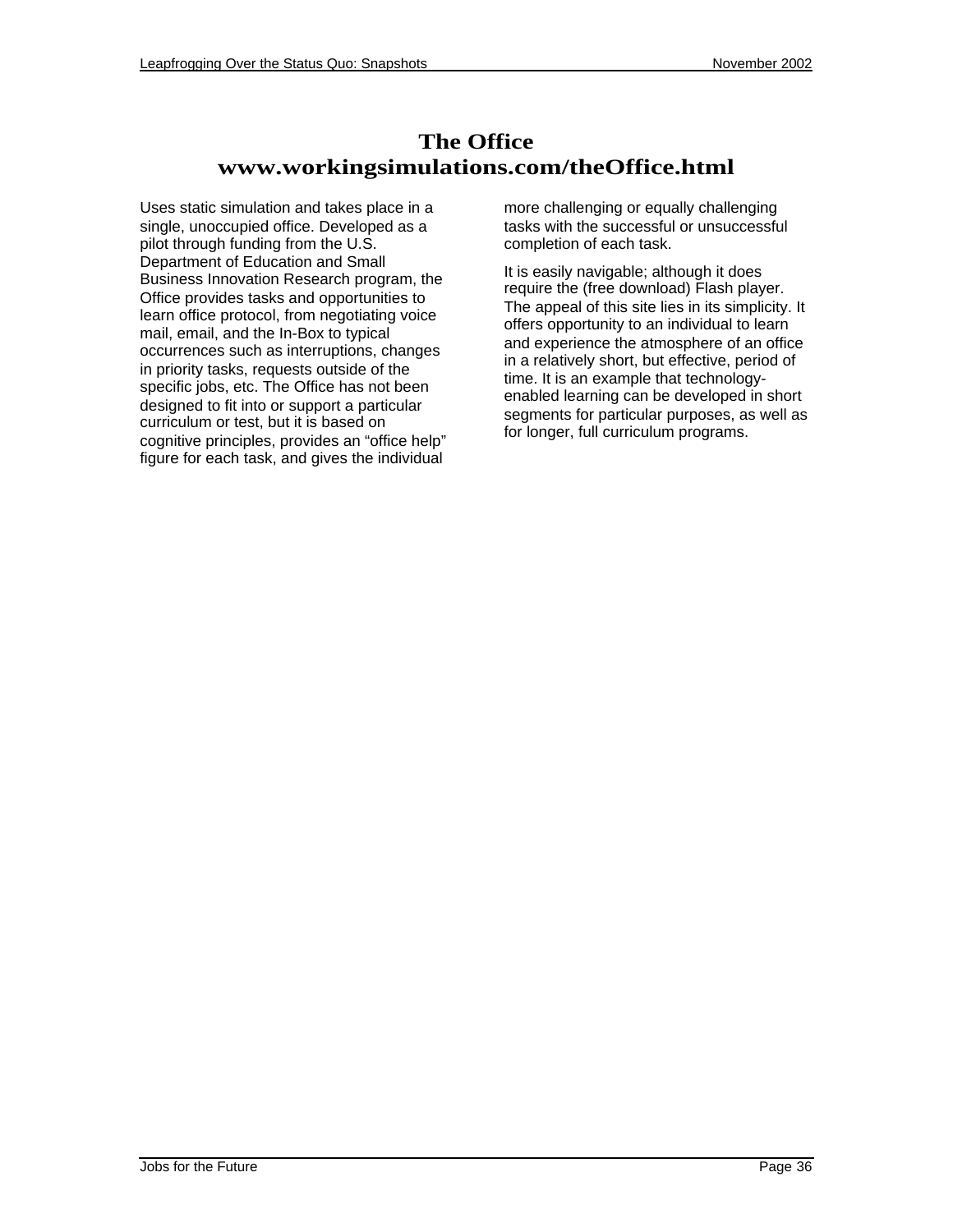### **The Study Place www.thestudyplace.org**

**Organization:** Cyberstep [site maintained by John Fleischman, OTAN)

**Partners:** ALMA, Los Angeles Unified School District, Aguirre International

**Purpose:**. The Sacramento County Office of Education (SCOE) has developed two software authoring tools to aid nonprogrammers in developing multimedia learning materials. The Study Place is on the World Wide Web for distance learning, The Lesson Place is on CD-ROM for local use when Internet access is impractical or unavailable.

**Structure:** Teachers can create activities using simple 3-part forms. Students must be registered by teacher as part of a class, then access their own work and lessons for practice. Students can do class assignments or work on their own. Records are retained for registered students. Teachers can also easily create and maintain a class home page to make assignments, organize group projects, or showcase student work.

**Media:** Web-based audio, animation, text

**History:** One of the Cyberstep products

**Funding:** U.S. Department of Education **Category:** Web-based authoring tool; lesson archives

**Audience:** Teachers

**Pilots:** No

**Evaluation:** Just released

**Teacher training:** Product's purpose

**Teacher support:** One great advantage of being on the World Wide Web is that teachers can share the activities they develop through The Study Place's archive of ready-made activities. Simple menus help teachers and students find the kind of activity they are looking for by selecting a theme, skill level, and the type of activity.

**Penetration:** Mailed to all 50 states

**Revenue sources for sustainability:** N/A

**Cost:** Free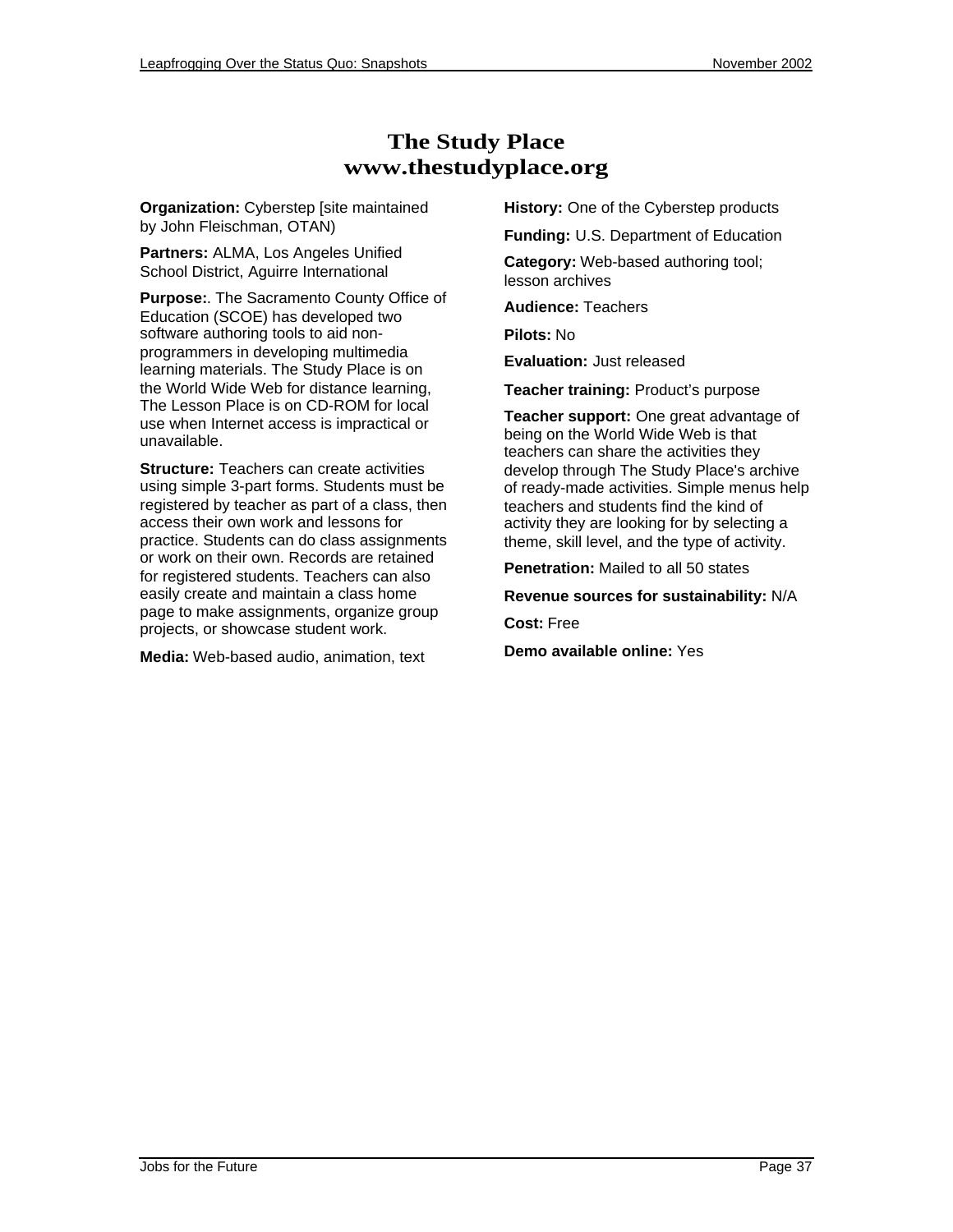### **TV411 www.tv411.org**

**Organization:** ALMA (Adult Literacy Media Alliance); a project of the Education Development Center, Inc.

### **Partners:** N/A

**Purpose:** To make dynamic, pedagogically sound material using media and print that people can use on their own, or in classes, or with families to improve basic reading, writing, and math skills. Idea is to help people become learners.

**Structure:** Weekly, half-hour episodes consist of discrete segments hosted by both fictional and real-life personalities and a cast of entertaining TV411 characters who walk the learner through the math and literacy topics of everyday. Each episode has an accompanying 12-page workbook which further explores concepts presented in the show and provides opportunities for practice. The online components include interactive lessons and articles addressing the themes of money, parenting, people, and health. In addition, the Web site has a bulletin board to provide users with personalized support and a forum to share their writing and ideas. Content and skills are at a pre-GED level, articulate well with most state curriculum and crosswalk well with EFF, CASAS and SCANS.

**Media:** TV, Video, Web-enabled multimedia, Print

**History:** Began in 1994 with grant from Ford Fdn. & Wallace-Readers Digest Funds

**Funding:** Raised \$16.9 million since 1994. Funders are: Ford Fdn, Wallace-Reader's Digest Funds, N.C. State Board of Community Colleges, S.C. State Dept. Ed, US DoEd /California State Univ. Inst. Institute for Career Development, Inc., Rockefeller Brothers Fund, Booth Ferris Foundation, MA Dept. of Ed, NY Community Trust, New York Times Company Fdn, Goldsmith Foundation

**Category:** GED**,** Literacy, ESOL, Workforce Readiness, Life Skills

**Audience:** Adults, aged 25-44, who are working toward GED-level of proficiency. Evidence that beginning readers and writers and non-native English speakers and teachers who work in youth programs and with senior citizens have found materials useful too

**Pilots:** Launched in 1998 in 4 pilot cities

**Evaluation:** Univ. Michigan's Institute for Social Research has conducted pilot studies on TV411 users in group and home settings. Preliminary findings indicate that specific literacy skills increase dramatically among users, as do their educational aspirations and their confidence in taking that crucial next step in their educational journey. These research efforts are ongoing.

**Teacher training:** They have begun a training division.

**Ongoing Teacher support:** Web includes curriculum, lesson plans, stories from the field, discussion board.

**Penetration:** To date, 100 public television stations in 28 states have committed to carrying TV411, reaching 58% of the US population. Hundreds of community organizations in 31 states use TV411 to teach literacy skills. Over 600 teachers, administrators, and community members have been trained to adapt our materials to their particular settings. TV411 materials have been purchased for statewide use in NC, SC, and MA.

**Revenue sources for sustainability:** Annual operating budget of approximately \$3 million is raised through a combination of federal and private foundation grants, as well as revenue generated from the sale of materials.

**Cost:** Variable, depending on media and supporting materials. Online is free.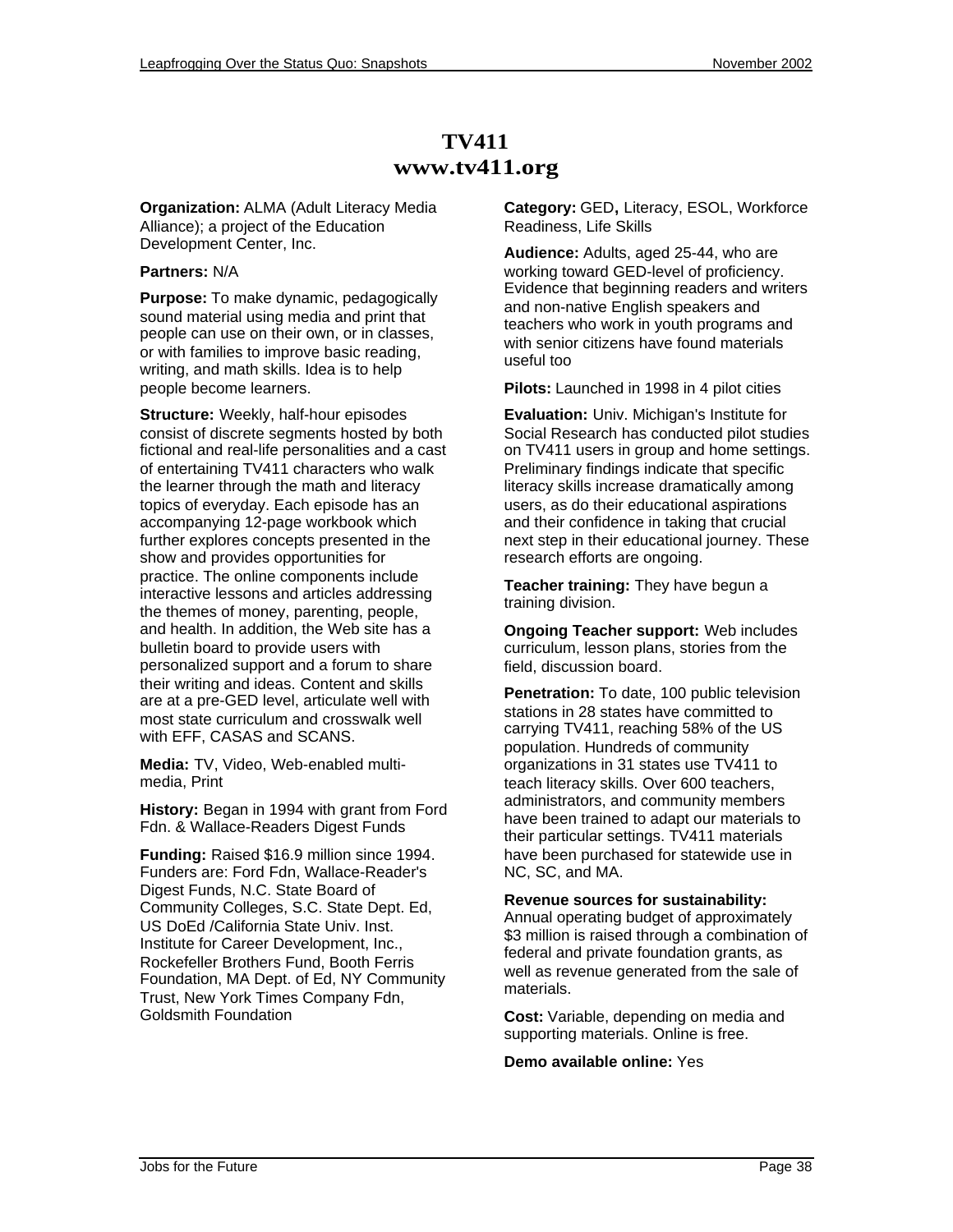### **U.S. Department of Defense Selected Examples of Technology-Enabled Learning and Access To Information**

#### **Partnerships for R&D & Assessment:**

ADL Co-Labs (www.adlnet.org) grew out of the unique partnership between the Office of the Secretary of Defense (OSD), the Office of Naval Research (ONR), the Department of Labor (DOL), and the National Guard Bureau (NGB), resulting in the establishment of three ADL Co-Laboratories (ADL Co-Labs). These ADL Co-Labs serve as a public and private sector forum for cooperative research, development and assessment of new learning technology prototypes, guidelines and specifications.

#### **Recruitment Tools for the Games**

**Generation**: America's Army: Operations (I) and Soldiers (II) (www.americasarmy. com). Aiming to recruit upwards of 79,000 young adults this year alone (at a cost of about \$15,000 per recruit), the Army has just released a new game through free download or CD-ROM. The first game enables multiple players to log on through the Internet and take on the roles of U.S. soldiers teaming up to battle terrorists. The game has been designed to be as realistic as possible, include mechanisms to ensure good behavior, and not focus on violent outcomes. The second game presents players with the opportunity to progress through a virtual career in the Army. The approximately \$7.6 million development cost will be recouped not only through successful recruitment (300 to 400) but through cutting down on the number of recruits who signed up but quickly changed their mind and leave during training. The Army received more than 150,000 advance orders prior to the July 4, 2002 release.

#### **Offering a networked support structure to leverage knowledge resources:** Joint Distance Support and Response (JDSR): JDSR is being developed and demonstrated

to respond to the need for greater technical skill across multiple complex systems that is required of maintenance technicians, in an environment of higher personnel turnover and reduced training. JDSR creates a networked knowledge center and tool suite that provides diagnostic support, access to maintenance data and collaborative support, and other information to enable accurate, efficient maintenance and repair by personnel wherever.

### **Knowledge Engineering for Workforce**

**2010:** The Naval Surface Warfare Center, Indian Head Division, has begun developing the principles, parameters and requirements for a knowledge engineering strategy for Workforce 2010, that focuses on goals such as: learning should take place in context of authentic, complex problems; learning should be embedded in the pursuit of intrinsically rewarding activities; learning-ondemand needs to be supported because change is inevitable; skills and processes that support learning as a lifetime habit must be developed.

#### **The ICT games project:**

(www.futurecombat.net) The US Army has commissioned the Institute for Creative Technologies (a DOD funded institute at the university of California) to "develop a new paradigm of cognitive learning experiences with both military and consumer applications . . . that will create emotionally believable learning environments" that will form the basis for two games. The first two games—C-Force and CS 12—will be highquality, real-time projects that will leverage ICT's research in advanced artificial intelligence, graphics, and sound to create emotionally believable learning environments."